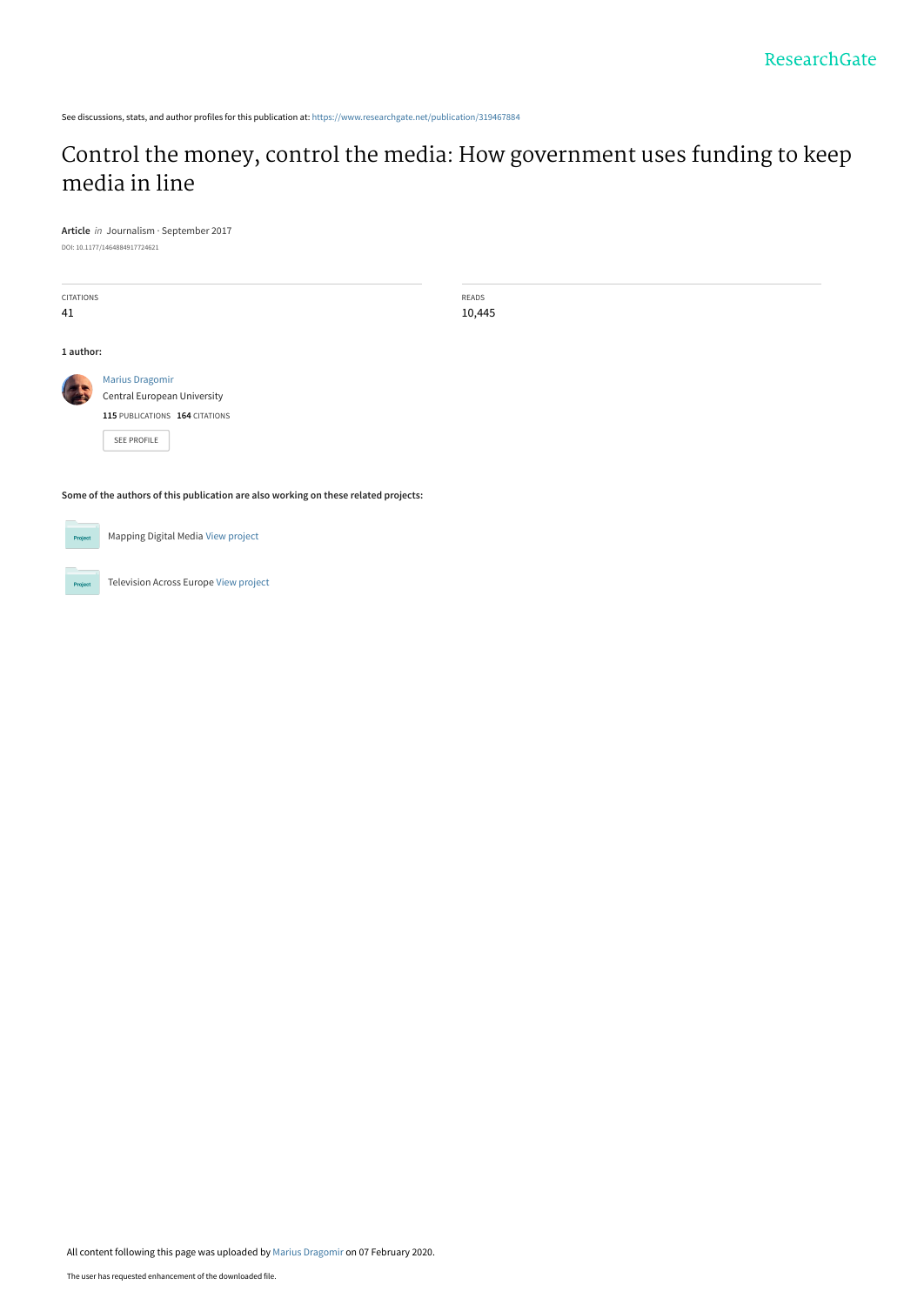

# **Control the money, control the media: How government uses funding to keep media in line**

https://doi.org/10.1177/1464884917724621 DOI: 10.1177/1464884917724621 Journalism  $1 - 18$ © The Author(s) 2017 Reprints and permissions: [sagepub.co.uk/journalsPermissions.nav](https://uk.sagepub.com/en-gb/journals-permissions) [journals.sagepub.com/home/jou](https://journals.sagepub.com/home/jou)



## **Marius Dragomir** Central European University (CEU), Hungary

#### **Abstract**

The media industry has been ravaged by the economic crises. Some media, mainly those covering tabloid fare and digitally savvier than others or those backed by deep-pocketed investors, are surviving or even thriving. But independent journalism outfits, particularly outside the Western world, have been grappling with serious financial problems. This article is an analysis of how government uses funding, directly and indirectly, to capture the media. It describes trends in how governments use funding to control media by not financing independent journalism, but choosing to fund instead media outlets that advance the government agenda and the interests of its allies and supporters, either political groups or businesses.

#### **Keywords**

Funding, journalism, government, politics

This article is an analysis of trends in how governments use funding mechanisms to control media, particularly to stifle critical journalism and advance the government agenda and the interests of its allies and supporters, either political groups or businesses.

The media industry is in bad nick after nearly a decade of economic crises. Some media, particularly outlets focusing on tabloid fare and fast in adapting to digital channels, have gradually recovered. Others, launched with hefty investments, are thriving.

**Corresponding author:**

Marius Dragomir, Center for Media, Data and Society (CMDS), School of Public Policy, Central European University, Nador u. 9, 1051 Budapest, Hungary. Email: [dragomirm@spp.ceu.edu](mailto:dragomirm@spp.ceu.edu)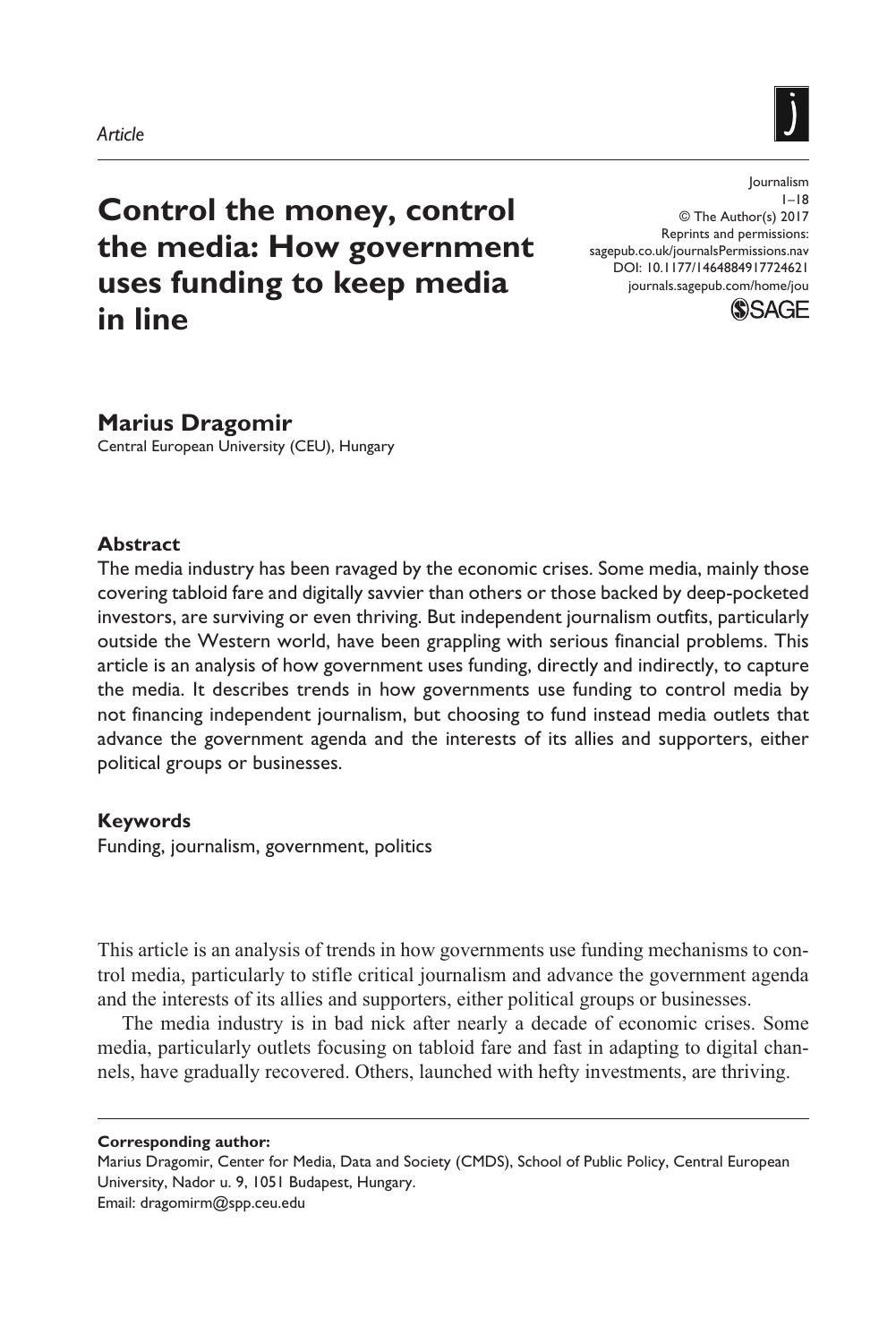But media outlets doing solely independent journalism, especially those serving audiences outside the Western world, have either succumbed to financial crises or are hardly surviving. Government is playing a major role in this problem by unfairly distributing public funding. This article is looking into how government uses funding, directly and indirectly, to capture the media.

The phenomenon is widespread globally. An Open Society Foundations (OSF) study found that in 31 out of 55 countries worldwide, the government used state funding to manipulate media. In nine of them, there was no hard evidence showing that this was happening but that did not rule out government manipulation (Dragomir and Thompson, 2014). In particular, media outlets in countries from Eastern Europe, former Soviet Union, and the Middle East are the most affected by discriminatory use of public funds. But examples of countries where this is happening such as Argentina, Colombia, and Peru in South America, Guatemala and Nicaragua in Central America, and Indonesia and Malaysia in Asia indicate that the phenomenon has a much broader scope. Hard evidence on the use of public funding to capture media is thin in Africa mostly because it is hard to collect such information. But biased editorial coverage toward government-friendly media and lack of transparency of funding in media outlets give credence to suspicions that this is happening there as well (Dragomir and Thompson, 2014).

Government-funded broadcasting such as Australian Broadcasting Corporation (ABC), the BBC in the United Kingdom or the Finnish Yle are held up around the world as models of impartial and balanced reporting and high-quality programming. Many transition countries have sought to emulate such models. But in too many countries, particularly in Eastern Europe or in countries with polarized political climates, governments have used funding as a way of 'capturing' the media and making it subservient to state aims. That was mainly the result of failed transitions to democracy. These countries are the subject of this article, which outlines some of the main mechanisms that government uses to control the media.

Regulation, legislation, physical attacks, and threats against journalists or media owners are effective methods used to capture the media. But funding is arguably the most effective method of all. By financing media and journalists willing to toe the government line and by not funding independent, critical media, authorities manage to suppress large parts of the media sector. In some countries, the entire media industry is controlled by governments, directly or indirectly.

There are four main categories of financial strategies and tactics that authorities use to dominate the media sector:

- Public funding for state-administered media;
- State (or official or public) advertising;
- State subsidies;
- Market-disruption measures.

The first three types of financial stratagems are in essence forms of direct funding. The last category encompasses strategies, financial in nature, aimed at distorting the market logic, hurting the financial health of unaligned, critical media or bankrolling media that are chummy with governments.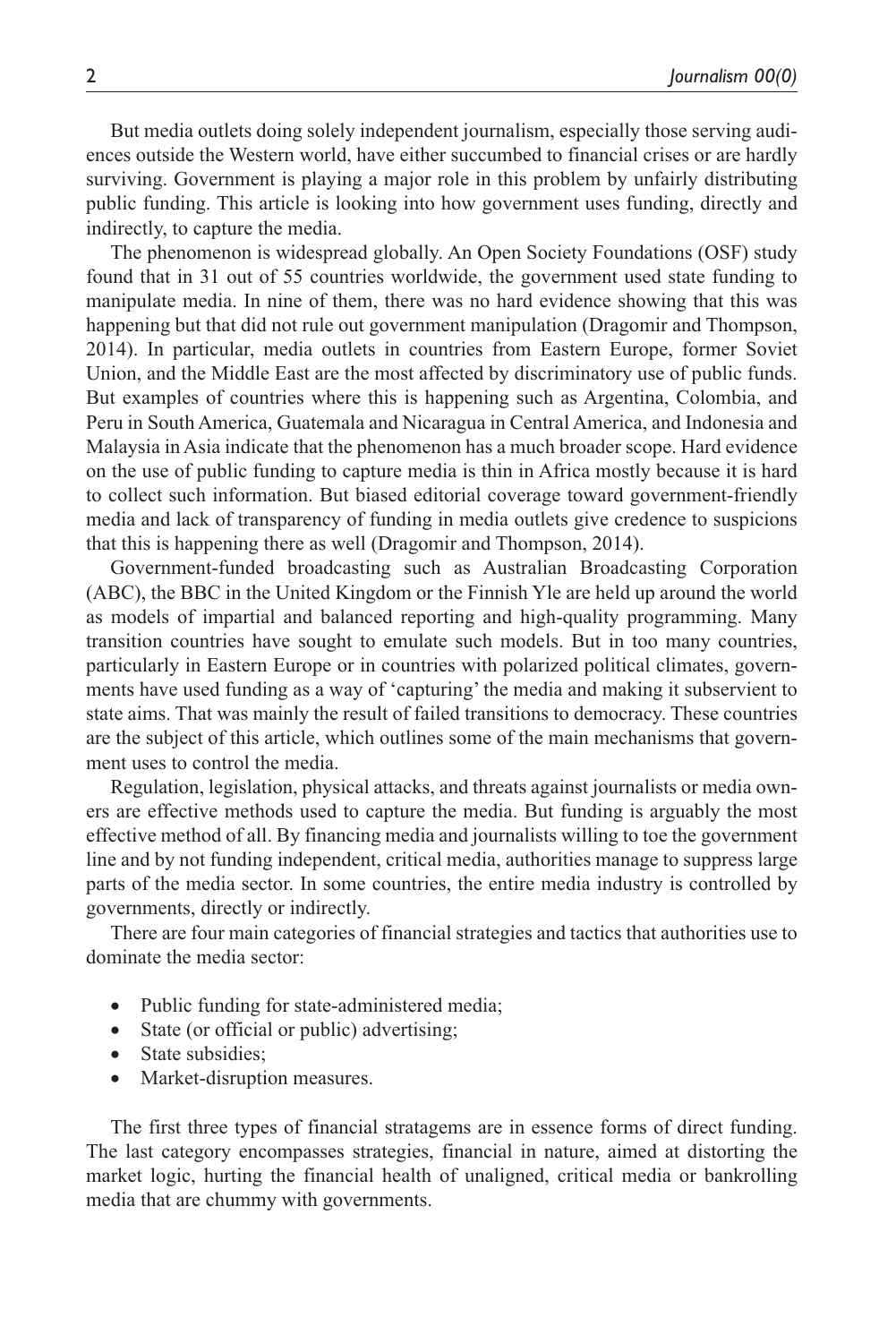In some countries, the distinctions between the first three types of funding are blurred. License fees collected by government-appointed bodies, state advertising spending, or allocations from government budgets: all that money, dished out to media outlets through a spate of arrangements and contracts, are all forms of government money.

However, identifying and studying the distinctions between these forms of funding is important for understanding the actual funding-related mechanisms used by the government to capture media, or, in other words, how governments exercise the power money gives them to suppress critical journalism.

Public funding for state-administered broadcasters, including state-owned media or public service TV and radio channels, is effective in capturing media chiefly in countries with anemic commercial media. This is the purest form of government investment in the media among the types of funding analyzed here. In the form of either license fees collected from households or government budget allocations, the funding for state-administered broadcasters is used by governments to ensure that these broadcasters follow the government agenda.

State advertising is probably the most insidious form of government funding in the media. Governments use money from their own budgets or from state-owned companies to run social campaigns or advertise products and services offered by the companies they own. In reality, they use this money to basically buy favors from media and journalists. In many countries, decisions not to buy advertisements in specific media outlets, particularly smaller, independent ones, condemn them to extinction. Such decisions are an even more powerful method to bring media into the fold (WAN-IFRA, Hungary; Lansner, 2013a).

State subsidies are arguably the least accountable form of state funding in the media. The government decides at its own discretion to offer subsidies to media outlets, justifying that as an act to help independent media and journalism thrive. In fact, that is a form of discretionarily rewarding friendly media.

Finally, market-disruption is by far the most complex strategy governments use to capture media. It is also highly effective and comes in a plethora of forms including laws designed to financially hobble media companies, decrees to underwrite debts of supportive media or state guarantees offered to private lenders to secure loans for friendly media outlets (Papathanassopoulos, 2013).

#### **Public media: A government investment**

In February 2016, Sieglinde Baumert, a 46-year-old woman from the small town of Geisa, in the German region of Thuringia, made headlines as she was imprisoned for failing to pay the license fee, a tax that all German households are mandated to pay to finance the country's public service media system. The funding covers the operational costs of the TV channels ARD and ZDF and of the German public radio.

Ms Baumert spent 2months in prison. She had been originally sentenced to 6months behind bars, but in April 2016, she was freed as the German public broadcaster dropped the case against her. Ms Baumert thus became the first person ever imprisoned for refusing to contribute to the public media budget.

But she is not the first taxpayer trying to dodge the license fee. In 2015 alone, the agency charged by the German government to collect this fee sent more than 25 million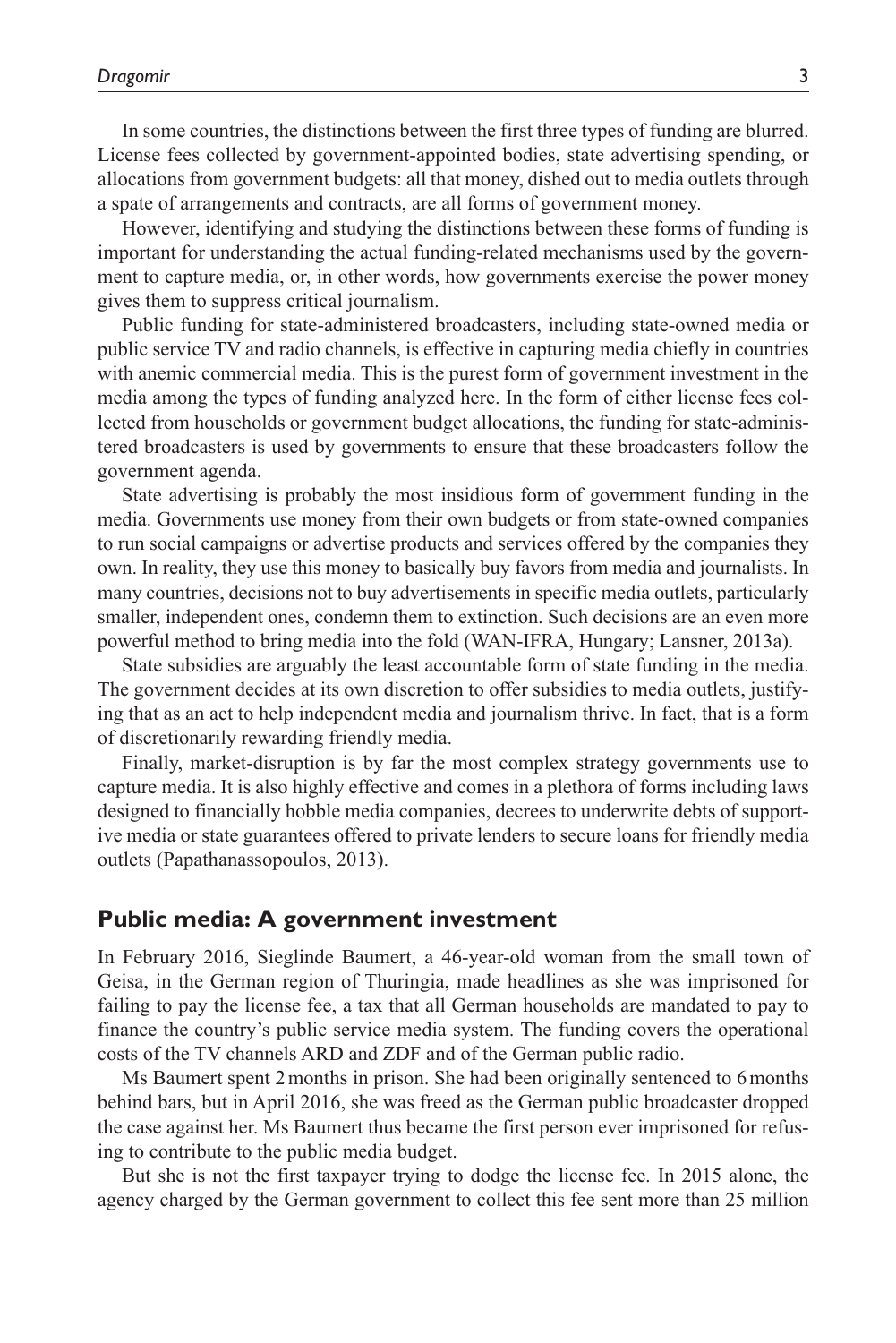warnings to households who appeared on the bad payer list. That was an increase of roughly 20 percent compared to the previous year (Dragomir, 2017).

Germany is not an isolated case. Funding of public media, mostly by taxpayers, is increasingly stirring bitter controversies. As media content is now ubiquitous online, taxpayers are, understandably, questioning why the law obliges them to fund a specific media outlet and not one of their choice; or, for that matter, why a law obliges them to fund media at all (Knight, 2016).

Moreover, these broadcasters are generally controlled by governments, which often meddle in their editorial operations and decision-making process. That does not go well with the public. In most countries where some form of public service broadcasting exists, these institutions are the most classic type of media capture.

Public service media have been traditionally privileged by state authorities. The very establishment of this system was a state-led process. In some countries, particularly in Western Europe, the creation of public media was driven by the idea that public broadcasting was crucial to the very existence of the public sphere (Curran, 1991).

According to UNESCO, public service broadcasting can serve as 'a cornerstone of democracy' but only when it is guaranteed with editorial independence, accountability, and transparency. UNESCO (2008) also lists 'appropriate funding' as a prerequisite for the public service system to truly work and serve its audiences.

The public media system is envisaged to bring social and cultural benefits to society; thus, some form of public funding, managed by the government, is justified. The four main sources of funding for public service media today are license fees, government subsidies, advertising revenues, and donations from viewers. There is no public media system that is funded from one source of funding alone. Most of them employ a combination of the four.

In some Western European countries, public media has built a solid reputation for highquality programming, including news output. Therefore, public support, including people's willingness to fund them, is strong. In Britain, for example, BBC is identified by large swathes of the public with quality drama and objective news reporting. In Germany, ZDF and ARD are the go-to source for unbiased news. In Scandinavian countries, public television is renowned for its objective journalism and quality cultural programming.

Public service media tend to devote more airtime to news and current affairs than private media companies, according to a study from the Reuters Institute for the Study of Journalism (RISJ) published in 2016. People in countries with public service media are politically savvier than in those nations without such media, according to the same study (RISJ; Nielsen et al., 2016).

Public media also increases the quality of democracy, according to the European Broadcasting Union (EBU), a club of public service media from Europe, some former Soviet Union nations and Middle East and North Africa (MENA) region. A 2016 study from EBU found that in countries where public media have a healthy audience, corruption 'tends to be more under control'. EBU also argues that right-wing extremism is less marked in nations where public media commands high ratings mainly because public media are believed to promote tolerance and diversity (EBU, 2016).

But only few public media, mostly Western European, really have such positive impact on society. The public there has a high respect for these institutions, and governments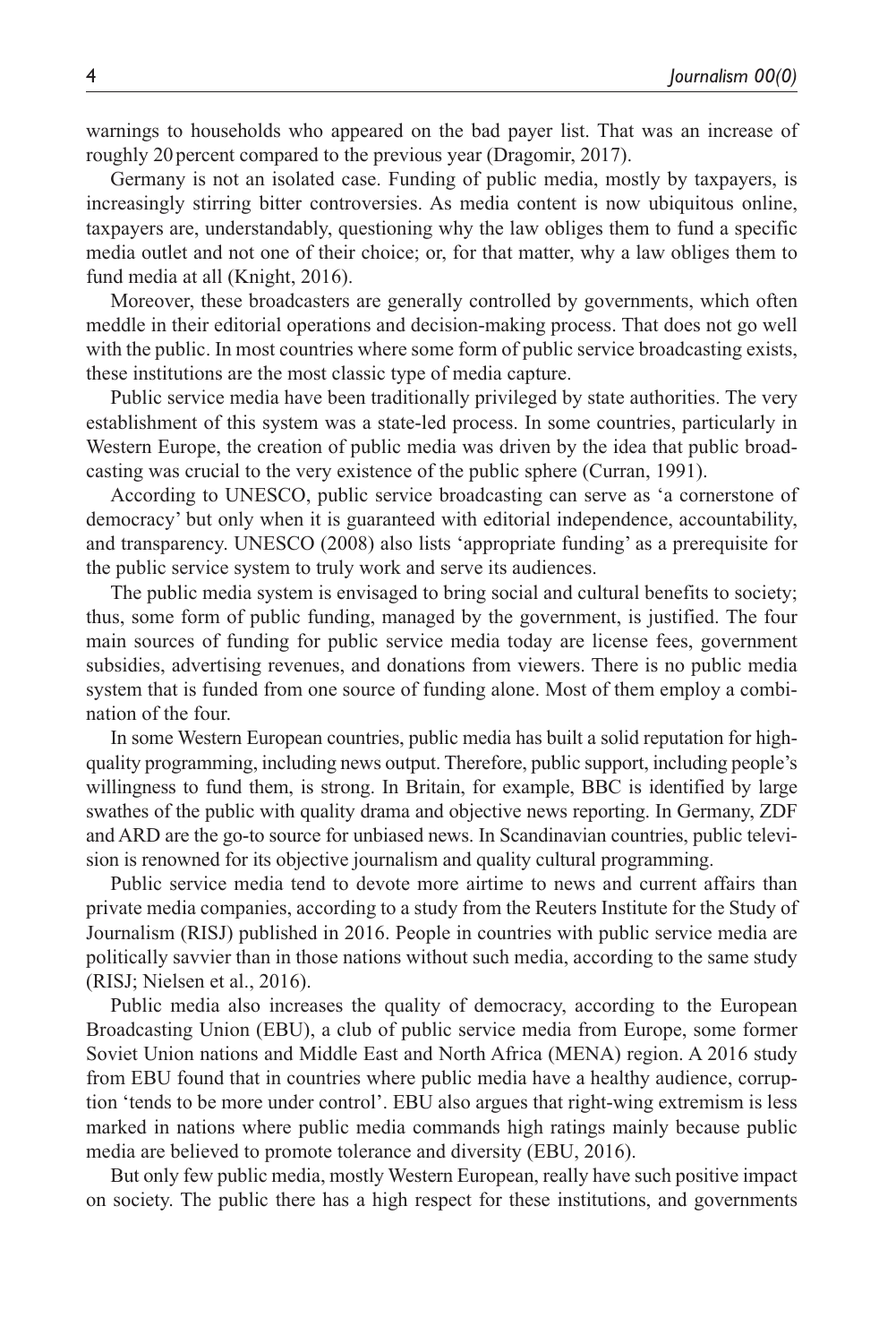generally refrain from interfering with their editorial policies. According to the RISJ, independent, relatively well-funded, and popular public service media have a positive impact on political participation (Nielsen et al., 2016).

Nonetheless, outside Western Europe, the public service media is far from being a successful project. In Eastern Europe, these broadcasters are associated by the public with state-controlled media in charge of disseminating the government's agenda. Public service media there became (or remained) a form of state propaganda, part of government's media capture strategies and tactics.

Governments use a bevy of methods to bring public service broadcasters in line. These methods are mostly related to governing structures and funding. Governments, for example, control at every step the appointment of board members and management of these broadcasters. They also have the power to dismiss them. But funding is an equally important method, if not the most effective one, to capture the public service media.

Funding is a key mechanism authorities use to influence, directly or indirectly, the editorial policies and output of public media. They do that programmatically, using the privileged position they have in these institutions.

When news programs on public media criticize authorities, governments slash the budgets of these broadcasters or threaten to freeze their future funding. When ratings of public service media go up and their coverage is laudatory of government policies, authorities beef up funding. When coverage of government is still positive, but audience is down, funding is significantly trimmed.

The license fee model was originally designed to insulate the public service media against pressures from state authorities. However, the license fee-based financing system, employed by half of the EBU's 56 countries as well as in non-European countries such as Japan or South Korea, has not always helped public media stave off such pressures. Examples abound of countries in Eastern Europe where license fee-funded public service media are overt pro-government supporters. Public service in most Western Balkans countries fit that description (Marko, 2016).

Technological advances such as digitization of broadcasting and the Internet are turning license fee into an obsolete model. In the analog times, households were legally required to pay this fee if they owned a TV or radio set where they would watch public media. Today, an increasing number of people, particularly youth, do not watch content on television sets. They do watch TV programs, including content produced by public television but mostly on mobile devices. Britain thus introduced several years ago legal provisions making license fee mandatory for all households who access content of BBC, UK's flagship public broadcaster, on any platform.

But citizens are increasingly questioning this model. Take Ms Baumert and her 25 million fellows in Germany. In Eastern Europe, the number of license fee dodgers is also growing fast (Hrvatin and Petkovic, 2016).

The typical response of the government to the practice of refusing to pay the license fee is to replace it with state subsidies. That is a recipe for disaster. Damian Tambini argues that shifts in the model of public media financing from taxpayer centered or commercial funding to government funding, as it happened in countries such as the Netherlands and Spain, are not necessarily leading to less independence (Tambini, 2014).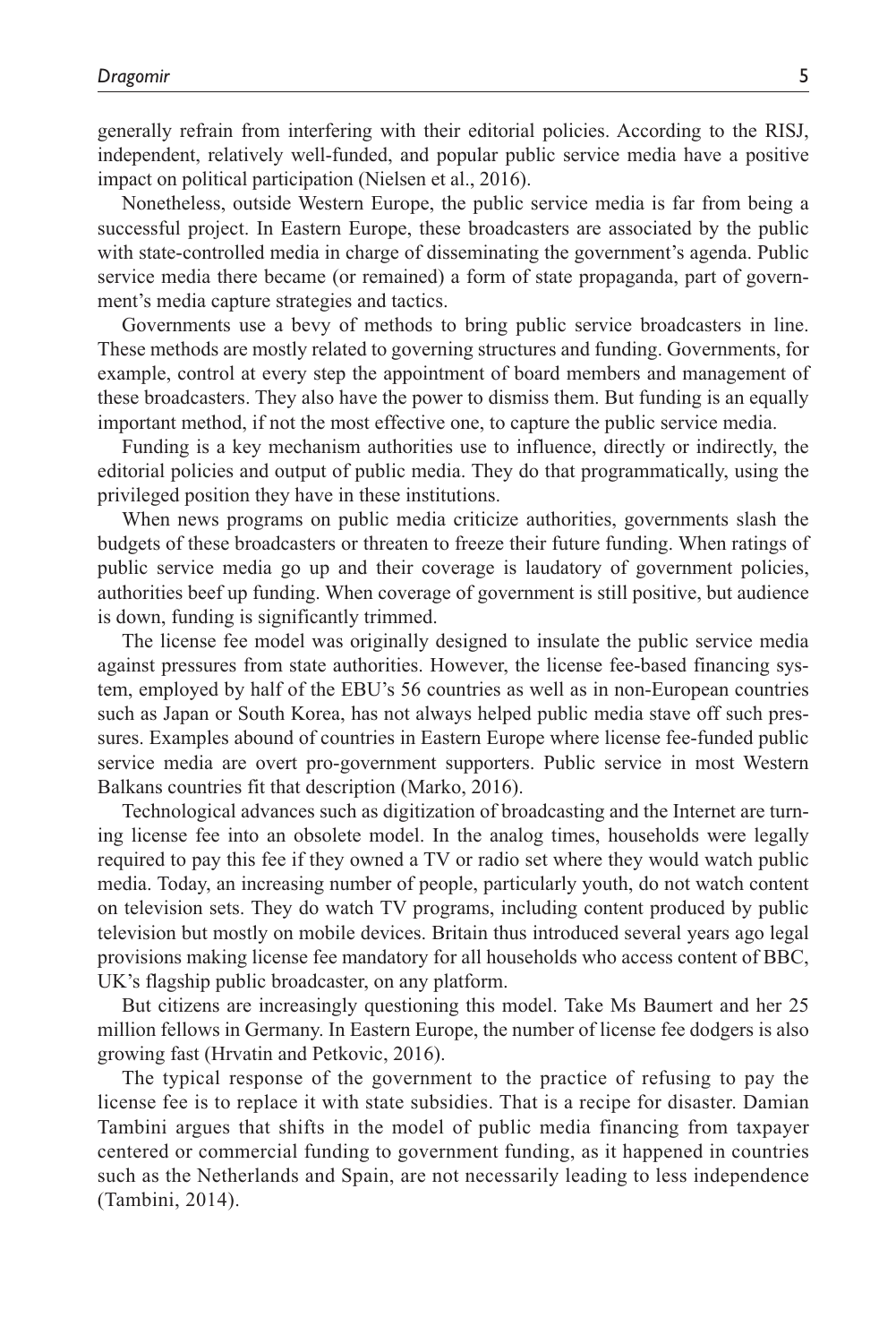However, such cases are an exception. Funding state media directly from the state coffers further cements the control of government on public service media. In southeast Europe, the trend to switch from a license fee-based model to a state subsidy one is, in part, fueled by political reasons: political parties often promise to scrap the license fee to attract voters in electoral campaigns, according to a 2016 study from SEE Media Observatory (Petkovic et al., 2016). But the shift to state subsidies also illustrates 'the inability of the media themselves to explain to the public the significance of public service media in an increasingly fragmented and commercialized media environment' (Petkovic et al., 2016).

But how significant is the public service media funding? Budgets of public media have generally declined in recent years. In 2015, funding for the public media was lower compared to the year 2011 in roughly 40 percent of the EBU countries. That was a combined decline of approximately €1.78bn (US\$1.87bn; EBU, 2016).

Nonetheless, despite these cuts, public service media continue to be high-budget operations. Their finances are disproportionately higher than the budgets of most private media.

In Romania, for example, the government approved in January 2017 a budget of nearly €300m for the country's public media operator, the Romanian Radio and Television (SRTV). The whole advertising market in Romania, a country of 21 million, is worth some  $\epsilon$ 350m annually. SRTV spends roughly  $\epsilon$ 820,000 a day. That is more than the entire annual budget of Hotnews.ro, a popular news portal in Romania, according to data collected by Catalin Tolontan, a local investigative journalist (Tolontan, 2017).

In neighboring Hungary, a country of 10 million, the public broadcaster received €290m from the state budget in 2014 (Petkovic et al., 2016). That is also incomparably higher than any other popular media outlet in the country. In both Romania and Hungary, public media have poor ratings and reach. For example, TVR1, the flagship public channel in Romania had an audience share of 2percent in January 2017 (*Pagina de Media*, 2017). However, the government still funds it adequately as it is one of the few channels that reach rural areas where many of their voters live. In both Romania and Hungary, the public stations are widely known as staunch supporters of the government.

## **State advertising: Shopping for favors**

In 2015, the health ministry in Malaysia announced that 5 million Malaysians were smoking, a high prevalence in a country of nearly 30 million people. Moreover, the usage of smokeless tobacco between the years 2011 and 2015 increased, according to Malaysia's authorities.

That was a clear sign that the aggressive antismoking campaigns that the government ran for years were not working. The government came thus under fierce criticism as they had poured hefty sums of money down the drain through these campaigns. A 5-year campaign run in the second half of the 2000s cost the government over US\$21m.

Some accused the government of incompetence as the message failed to persuade their target audiences. But there was a much bigger problem hidden there: the corruption involved in disbursing all that money. The antismoking campaign is only a small part of the advertising spending the Malaysian government has historically used to reward friendly media and punish critical ones.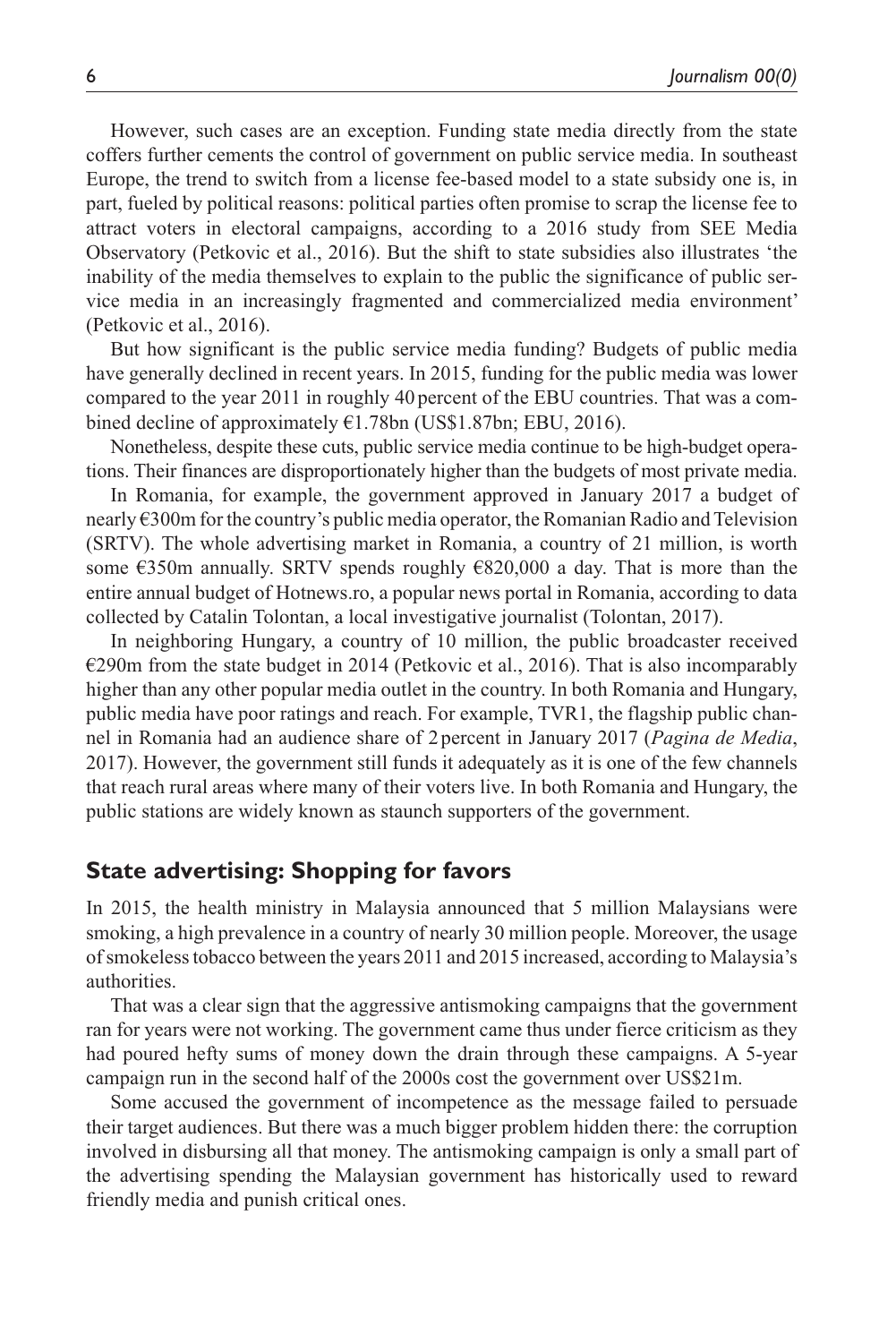Malaysia is not an isolate case. State advertising is common all over the globe. Known in the advertising industry as public service advertising, these campaigns are normally believed and hoped to play a positive role in improving societies and teaching citizens good habits and practices. Such ads can help people quit smoking or prompt them to check their health more often. But for authorities, state advertising, or what in some countries is known as official or public advertising, is a key and highly effective form of media capture.

Most governments in the world use money from the state budget to buy ads in the media. They do that mostly to pay for public service and educational campaigns but also to disseminate information about government policies and decisions in cases of privatization of companies or tenders for public orders. They also buy space in the media to advertise services and products provided by state-controlled companies.

Problems related to the unfair distribution of state advertising budgets have been widely documented for decades. State advertising funding is often used to reward media outlets close to or uncritical of state authorities. As the economic crisis ravaged media industries all over the world for nearly a decade now, state advertising has become an even more powerful tool to keep critical media outlets in check. By stopping purchase of state advertising, authorities can provoke the demise of many media outlets, particularly small, independent ones. When the state is one of the largest ad spenders in a country and media organizations are struggling to survive, state advertising is a lifeline for many of these outlets.

Martijn de Waal (2014) argues that 'of all the means that states have to support media, state advertising is arguably the least transparent and thus the most problematic'. This resource is misused by governments to support close media and discriminate against critical journalism, according to De Waal. This phenomenon has no borders. Quid-proquo state advertising arrangements are rife in countries as diverse as Pakistan, Uruguay, Georgia, Argentina, Thailand, South Africa, Colombia, Kenya, Pakistan, Hungary, Moldova, Macedonia, and Spain (De Waal, 2014).

The situation is particularly bad in dysfunctional markets where the advertising industry is generally dominated by clientelism and political pressures. In these markets, large parts of the media, if not the entire industry, become part of a content-for-advertising deal-making machinery.

In Malaysia, the government was the largest advertising spender during the period 2011–2013. Most of the advertising space that state institutions in Malaysia bought in the media during those years was in outlets directly owned by or overtly friendly to the ruling coalition Barisan Nasional (BN; WAN-IFRA, Malaysia; Lansner, 2014b). Much of the state advertising budget in Malaysia is handled by Jabatan Perdana Menteri (JPM), a body subordinated to the country's prime minister. JPM is a massive bureaucracy apparatus encompassing the offices of the prime minister and his deputy, and some 50 government agencies including the Electoral Commission (EC) and the Malaysian Anti-Corruption Commission (MACC).

In the first semester of 2013, the government advertising spend in Malaysia totaled MYR531m (US\$118.5m). That was bigger than the next four largest ad spenders combined. The prime minister's own office accounted for more than half of all government advertising expenditure during that period. All that funding positioned the Malaysian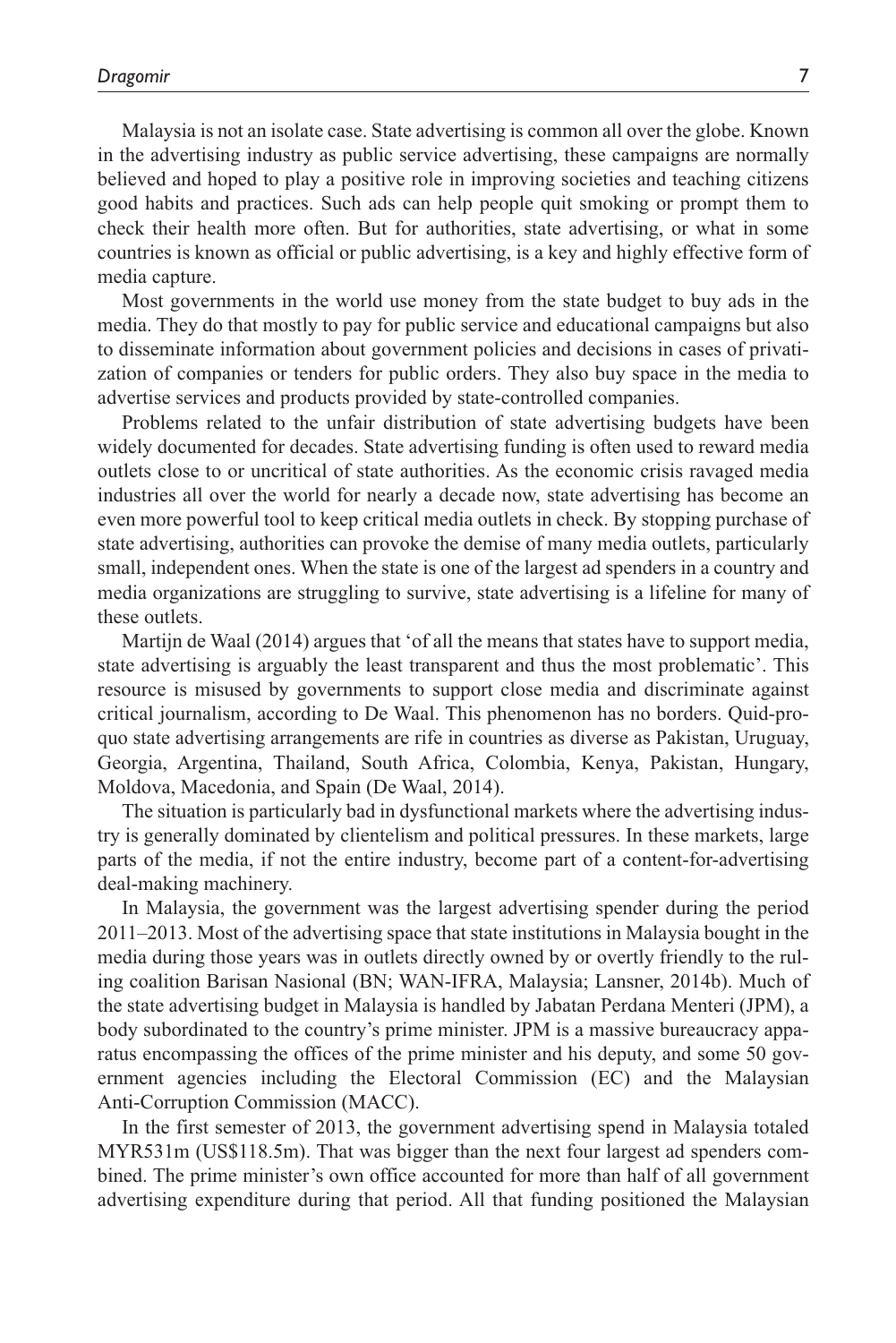government, and the prime minister office in particular, as the biggest power holder in the country's media. On top of that, other forms of attacks against media outlets including takedowns of online sites and legal threats against journalists have led to a situation where in early 2017, practically one independent media outlet, the news portal Malaysiakini, was still standing.

Large amounts of state ad money thus empower authorities to capture media. But even with lower ad budgets, governments can be equally effective in capturing media if they distribute the advertising cash strategically.

In Mexico, government advertising spending was worth MXN8.4bn (US\$63m) in 2012. The figure, not including advertising money from state and local authorities, represented 13percent of the total advertising spend in the country, according to data from the Media Agencies Association, a local industry body (WAN-IFRA, Mexico; Lansner, 2014a). In Serbia, state bodies spent some  $\epsilon$ 20m (US\$28.8m) in 2011, which was roughly 12 percent of the total advertising spending in the country (WAN-IFRA, Serbia; Lansner, 2013b).

These are still large amounts, but they do not give the state a dominant position in the advertising market. Yet, governments find ways to capture the media by not spending in critical media while channeling most of this funding exclusively to supportive media organizations. Moreover, authorities are also in the position to make pressures on private advertisers to do the same. Many private advertisers accept that as they do not want to clash with authorities in any ways as they know that the government controls the regulatory process in the country.

In Macedonia, for example, a nation of 2million in Western Balkans, the government was in 2013 the second-largest advertising spender in the country, but its share in the total ad market was a mere 5 percent. The Internal Macedonian Revolutionary Organization-Democratic Party for Macedonian National Unity (VMRO-DPMNE), the party in power, also purchased advertising in the media on its own. But all that funding together did not give Macedonian authorities the power to financially control the entire media market. Yet, Macedonian authorities are known for building one of the strongest models of media capture in the world. Cunningly spending state funds coupled with the economic crisis that affected many media companies made all that possible (WAN-IFRA, Macedonia; Lansner, 2015a).

The Macedonian advertising market is small. Advertising budgets have been systematically cut by private companies. As media market has been fragmenting fast and an increasing number of players have been fighting for a shrinking piece of the advertising pie, no independent news portal gained sufficient financial power to stave off attacks from the government. Some independent news portals operate with as little as US\$75,000 a year. The government knows that media outlets will fight for every dollar, and through a complex system of advertising distribution, it keeps all opposition in line.

Hungary is another country where the government has put in place a system of sophisticated use of state advertising to capture the media. Between 2006 and 2012, the share of state advertising in the total advertising market had never exceeded 4.3 percent, according to data from Kantar Media, a local media buying agency. Changes in state advertising distribution were, however, significant and had a chilling effect on journalists and media entrepreneurs. Radio stations Slager and Danubius, for example, had not received a dime in state advertising until 2009. That year, their foreign owners lost their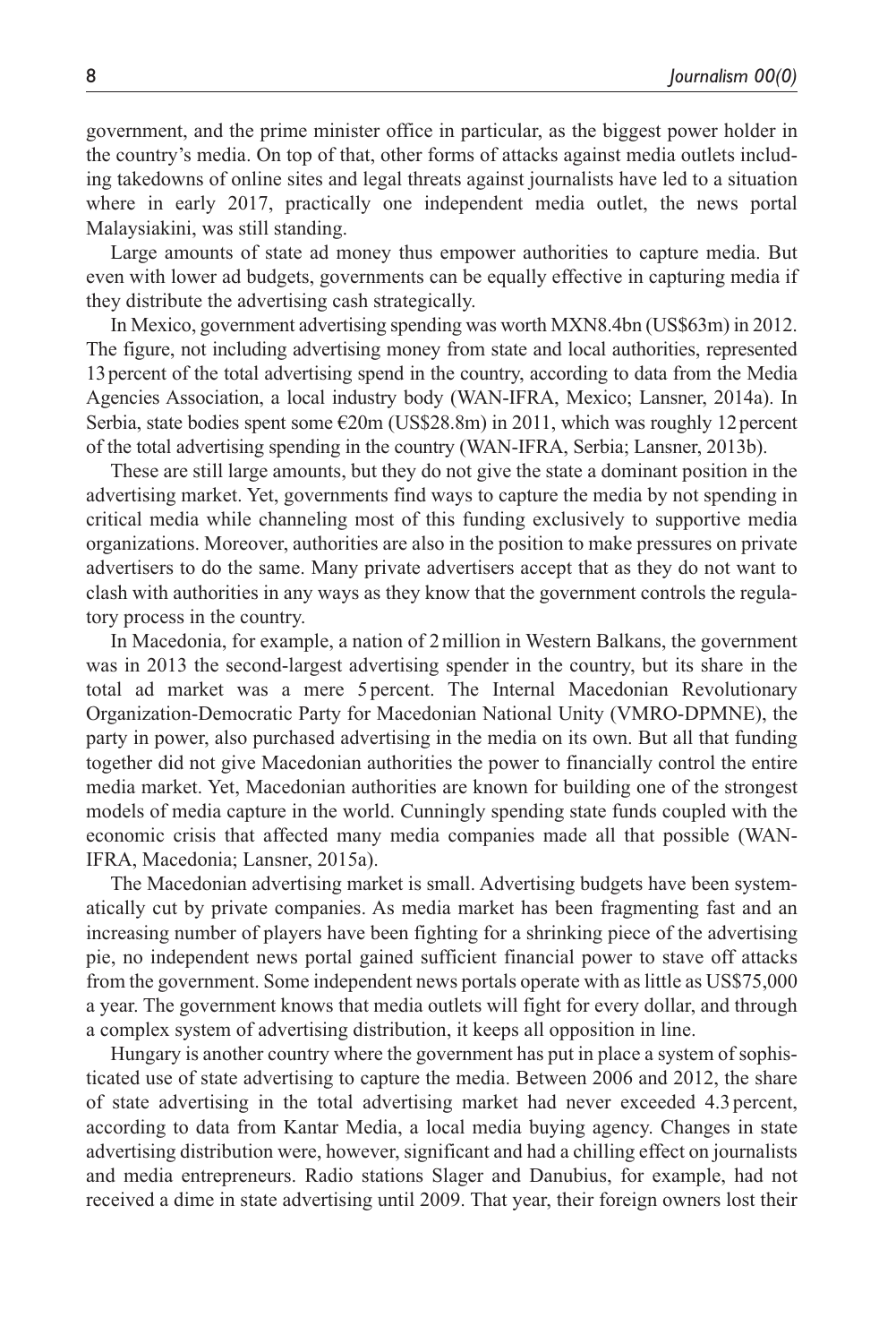broadcast licenses to local political groups following a dubious broadcast frequency tender. Class FM, a station that took over one of the two radio frequencies (taken away from Slager and Danubius), started to receive state advertising money as soon as Fidesz-Hungarian Civic Alliance bagged the victory in the 2010 elections. Class FM, owned by people linked with Fidesz, was awarded 58 percent of the entire state budget for radio advertising in 2012 (WAN-IFRA, Hungary; Lansner, 2013a).

The two largest nationwide newspapers in Hungary, the left-wing *Nepszabadsag* and the right-wing *Magyar Nemzet*, gobbled up 12.7 percent and 7.4 percent, of the total newspaper state advertising spend in 2008, respectively. In 2012, *Nepszabadsag*, which remained the key opposition newspaper after Fidesz won the 2010 elections until it was shut down following a suspiciously sudden decision in 2016, received a petty 3 percent of Hungary's newspaper state advertising budget despite its solid circulation. Government-supportive *Magyar Nemzet*, the second largest in circulation, was awarded 22 percent of that total.

State-owned companies are also part of the game. As they handle a large part of the government advertising money, they also play a crucial role in the media market. In Malaysia, these companies are known as Government-Linked Corporations (GLCs) and Government-Linked Investment Companies (GLICs). All of them are for-profit operations. The government has either shares or a controlling stake (via board members, management, or capital) in these companies. They operate in a broad array of industries, including banking (Maybank, the largest bank in Malaysia by revenues), utilities (Tenaga Nasional, Malaysia's flagship power provider), and telecommunications (Telekom Malaysia, the country's flagship telco). Many of these state-controlled companies are managed by people supportive of the ruling party (WAN-IFRA, Malaysia; Lansner, 2014b).

In Serbia, state-controlled companies use advertising to meddle in the editorial content of the country's media. Such terms are often nailed down in the actual advertising contracts they sign with media outlets. The thermal power plant Nikola Tesla and local broadcasters RTV Mag and TV Gem jotted down in the advertising contract precise details about the length of positive TV reports about the plant. In a separate case, the power provider Elektrodistribucija Cacak and local media outlets in Serbia signed advertising contracts that included provisions allowing the state power distributor to use these media outlets as platforms for their own agenda. For example, the contract allowed for broadcast of 'other important messages, at the request of the advertiser'.

In Europe, governments regularly use funds from the European Union (EU) to pay for advertising campaigns. This funding is officially earmarked by the EU for 'development', whatever that means. During the period 2007–2012, the Bulgarian government spent some BGN71.6m ( $\epsilon$ 36.6m) on communication campaigns promoting EU operational programs. How the money was distributed remains a mystery mostly because the contracts for disbursing these funds, between individual ministries and media outlets, were handled by advertising agencies and never made public (WAN-IFRA, Bulgaria; Lansner, 2016).

But how do governments get away with all of that without any consequences? The answer is simple: hide it all.

Governments as a rule do not publish data on government advertising spending. Organizations that engage in investigating spending of state advertising money like the Congress-funded Center for International Media Assistance (CIMA), the media arm of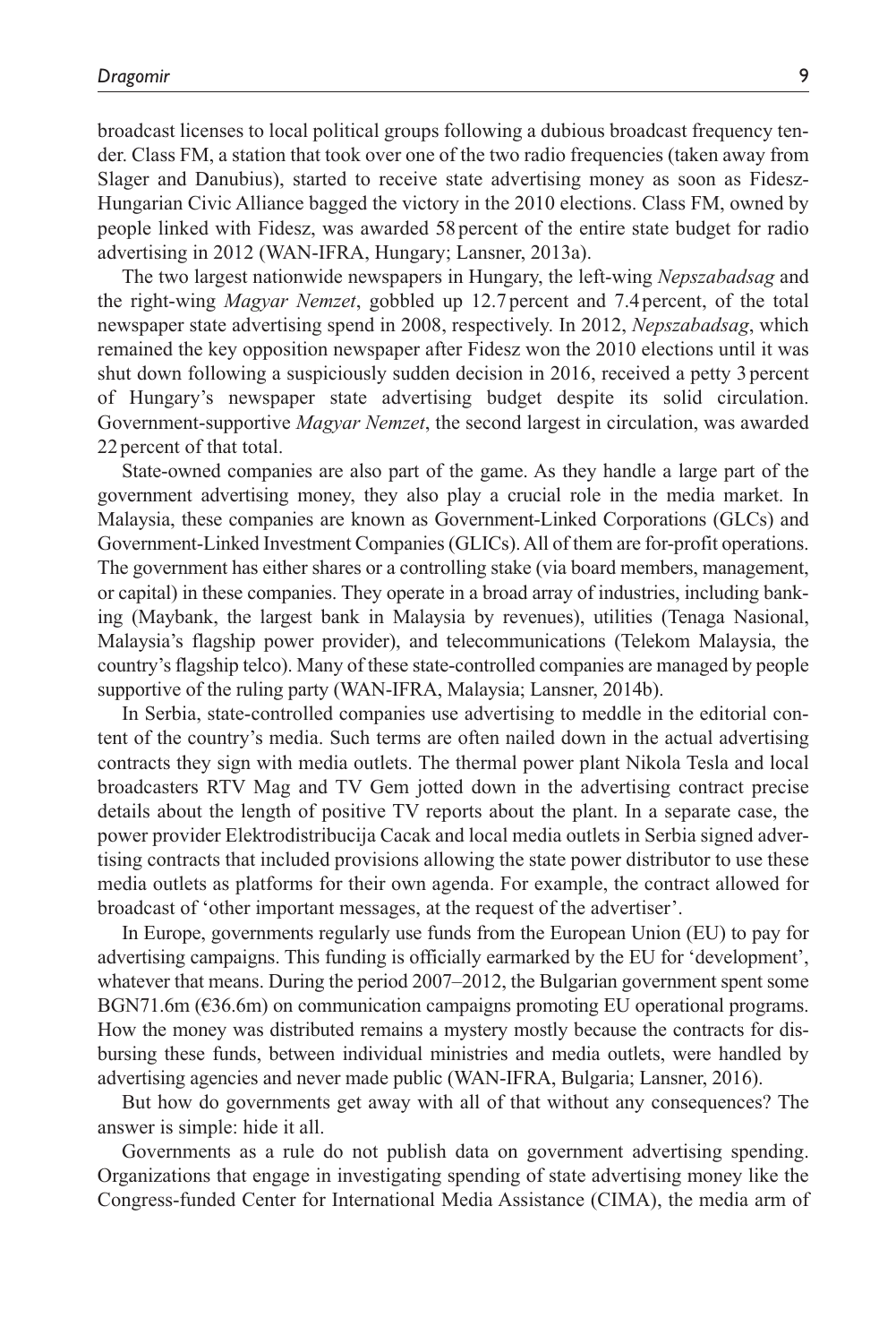America's National Endowment for Democracy (NED), and the World Association of Newspapers and News Publishers (WAN-IFRA) hired investigative journalists to unearth such information in a dozen of countries.

A comparative survey carried out by the Reporters Without Borders (RSF), a Parisheadquartered nongovernmental organization (NGO), and studies from WAN-IFRA and CIMA found that state advertising is spent in a nontransparent manner, without any accountability mechanisms in place. Governments do not share information about how they decide to allocate advertising budgets in countries as different as Cambodia, Colombia, Mongolia, Tunisia, Malaysia, Mexico, Serbia, Macedonia, and Montenegro. Even when rules for advertising spending allocation are in place, they are not implemented. In the Philippines, the state has in place a system of rules and principles for distribution of state advertising, but no information on compliance with these rules is publicly available.

Finally, some governments do not even bother to hide how unfairly they dole out state advertising money. In Kazakhstan, the practice of purchasing advertising in friendly media, locally known as *goszakaz*, is a well-known fact in the local media industry. A form of state procurement of media services, *goszakaz* consists of a set of provisions related to how advertising from the state is presented that also include requirements related to the editorial line of media outlets that receive this funding (Rudusa, 2014).

### **State subsidies: Santa Claus is coming to town**

Back in September 2013, Farhat Syukri, the head of the state-controlled TVRI, Indonesia's public service broadcaster, allegedly ordered his news reporters team to air the presidential convention of the Democratic Party that was held at a swanky hotel in Jakarta, the country's capital city. Mr Syukri did that as he was reportedly seeking political protection to remain at the helm of the station (Nurhasim, 2013).

TVRI, like many other state-administered TV stations across the world, is a government bastion, overtly promoting the agenda of Indonesia's political power. The station's management traditionally toe the government line. Much of that obedience is bought with money in the form of state subsidies (Ambardi et al., 2014).

All forms of public funding awarded to media described in this article are in reality government funding. License fees, state advertising, and subsidies from the government budget: all that cash is, in fact, revenue from taxpayer contributions disbursed by government-subordinated agencies to selected media outlets.

However, differences exist between all these forms of funding. In the case of state subsidies, this is probably the most discretionary form of state funding for media. Governments decide to allocate state subsidies to media as they wish. TVRI in Indonesia is one of those media benefiting from such subsidies. Between 2008 and 2013, the government subsidy to TVRI increased from IDR360bn (US\$31.1m) to IDR864bn (US\$74.6m). There was no clear indication how the state decided to increase its grant to TVRI.

Direct subsidies are another form of state funding authorities use to control media. Preferential allocation of funding from state coffers has long been an effective method to tame critical media or keep supportive media in business.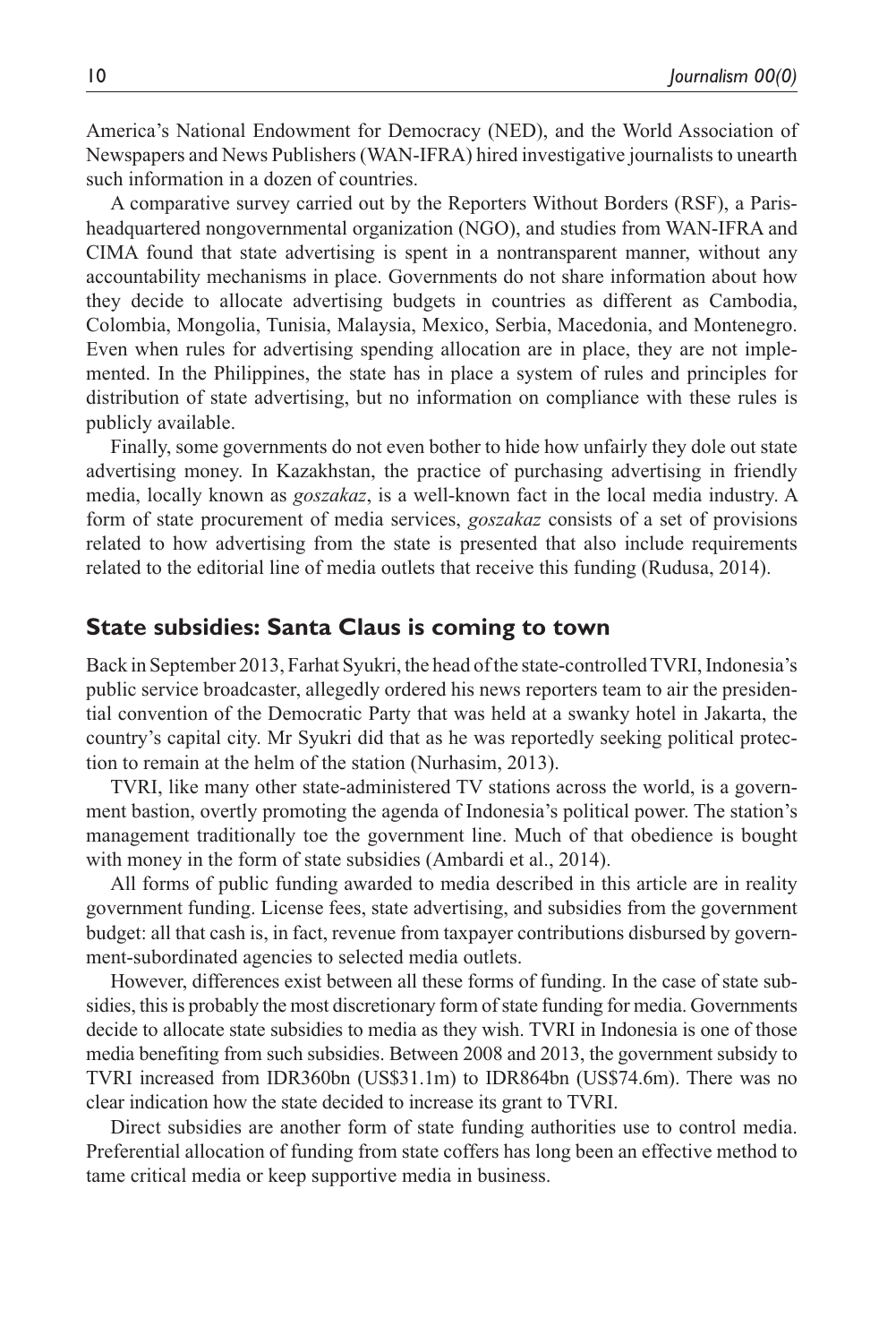In Serbia, throwing state subsidy cash at media outlets is an old, entrenched practice. Its history is intertwined with the procrastinated privatization of a slew of state-owned media outlets, including TV stations, newspapers, and news agencies that state authorities have traditionally funded before 1990. Some 100 in 1000 media outlets in Serbia were still state owned in 2013. That is not a high percentage. The problem is that many of these state-controlled outlets are prominent, influential media (WAN-IFRA, Serbia; Lansner, 2013b).

In the Balkans, local media that massively rely on state funding are vulnerable to state pressures. A 2011 survey from the Balkan Investigative Reporting Network (BIRN) found that 21 of 33 local municipalities in Serbia paid subsidies to local media companies. The main purpose of these subsidies was to cover the core expenses of these local media. However, there is little transparency in how this funding is allocated. Only few of the 21 media reported how they spent the money (WAN-IFRA, Serbia; Lansner, 2013b).

In Montenegro, a European nation of some 621,000 people, state subsidies are included in a bigger 'state aid' package. A commission, appointed by the government, is in charge of monitoring spending of the state money. In 2014, some  $\epsilon$ 28m were disbursed from this coffer, but the media outlets and other institutions that received the cash were not identified by name. Expenditures in this package are broken down in vaguely defined categories such as 'support to development of media pluralism' or 'public broadcasting services of Montenegro' (WAN-IFRA, Montenegro; Lansner, 2015b).

In Russia, the state has nearly institutionalized the practice of covering the expenses of those media outlets that are openly supportive of state authorities. The government, for example, used to cover all of the distribution costs incurred by the *Rossiyskaya Gazeta* newspaper (Rudusa, 2014).

The OSF 2014 survey found that governments awarded subsidies to media in 35 countries. In 28 of those 35 countries, the state subsidy was considered 'significant' compared either with the total budget of these media outlets or with the size of the local media market. In half of those 28 countries, the study found evidence that the funding was used to manipulate funded media (Dragomir and Thompson, 2014).

Indeed, state subsidies are probably the least accountable form of state funding in the media. While state advertising comes packaged in contracts and agreements and funding for public media is governed by a series of legal provisions and rules, state subsidies are awarded outside any contractual format, allowing greater room for manipulation and pressures.

There are examples of countries where the system of state subsidies for media is working fairly well. Sweden, for example, has a particularly well-designed subsidy system that was created back in the 1970s (Nordenson, 2007). But these are rarities. In most of the countries where subsidy schemes have been investigated, accusations of unfairness and corruption abound.

#### **When state illogic collides with market logic**

Media observers and journalists were stunned by plans of the Hungarian government unveiled back in 2013 to introduce an advertising tax. There is nothing unusual about taxes. Citizens are usually upset about them. But this tax in Hungary was devised in such a way to financially cripple one TV station in particular, the German-owned RTL Klub.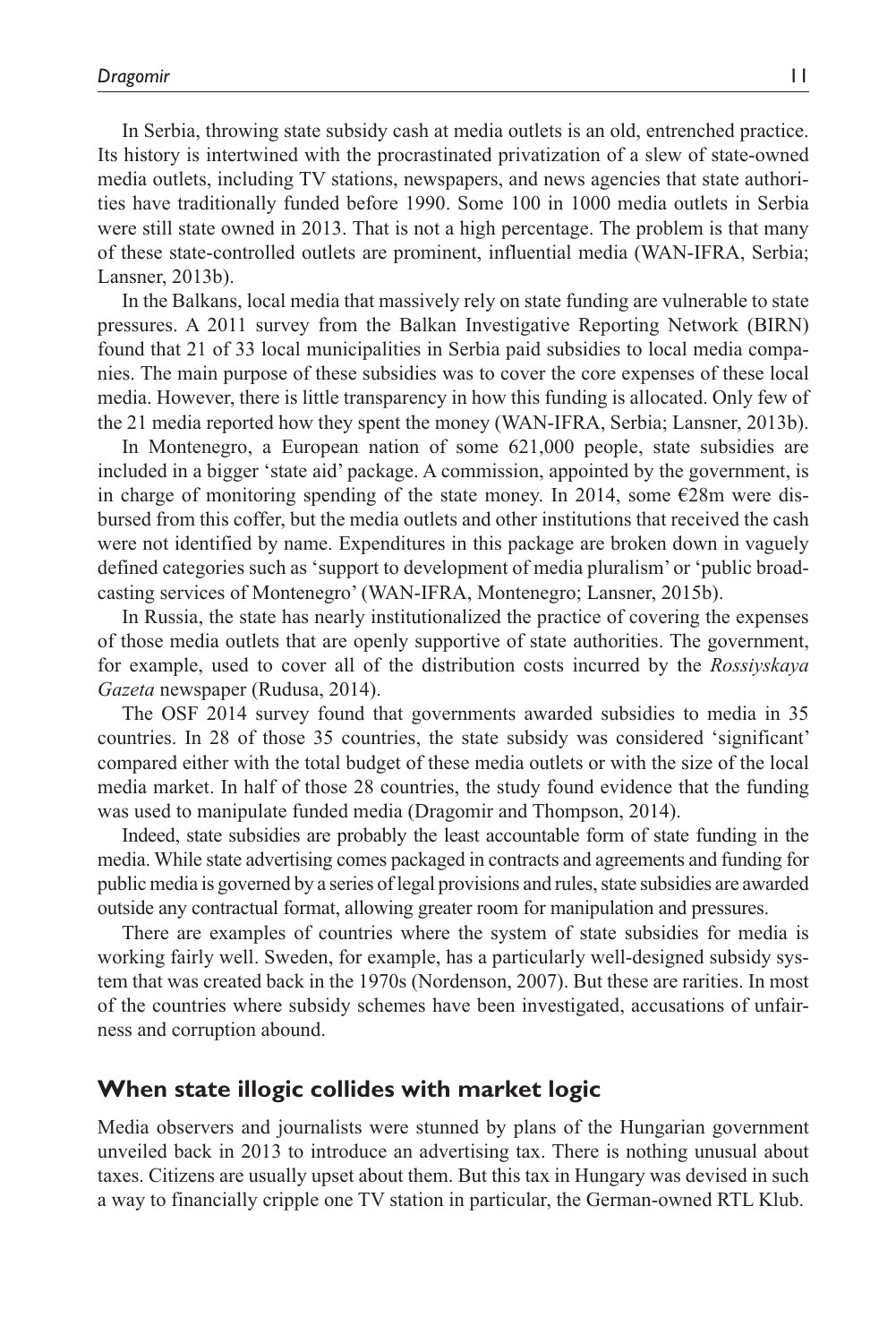At the time the tax was introduced, RTL Klub was known for not bowing to the Hungarian government. The station was striving to provide impartial news. Shutting down media outlets by force is not a specialty of the Hungarian government. Thus, the government's number crunchers were asked to calculate how much money they should wring out of RTL Klub through a legally adopted tax to hurt the station's profitability.

Concocting an advertising tax that would clobber RTL Klub's budget was an ingenious 'legal' method to put pressure on the station's finances. The legal provisions eventually introduced by the government consisted of a progressive tax on advertising revenues that hurt chiefly companies with revenues in excess of a level clearly defined in the law. The government refuted allegations that these provisions were tailored to hurt specific media players in the market. The tax led to a decline in the net profit of the RTL group from  $\epsilon$ 535m in the first three quarters of 2013 to  $\epsilon$ 306m in the same period the following year (*Financial Times*, Vasagar and Byrne, 2014).

Disrupting the market logic is a complex, highly effective form of media capture strategy. Financial in nature, this form of capture consists of either incentives or penalties devised to coerce media into adjusting their editorial coverage to requirements and orders coming from authorities and their close businesses. Such indirect pressure takes oodles of forms ranging from legal provisions aimed at hurting the financial health of specific media companies to tax exemptions adopted for the benefit of cheerleading media outlets to underwriting unpaid taxes or debts to the government.

Such pressures are mostly opportunistic. Authorities adopt such methods at specific moments in time when coverage of some media becomes intolerably critical or when such measures help authorities and their close businesses build strong media companies or alliances that neuter or marginalize critical voices.

Among all these forms of pressure, penalizing companies for failure to pay taxes is frequently used. In Turkey, only those media who refuse to serve the government and the parties in power are punished when they fail to pay taxes. A frequent target of such punishments is Dogan Group, which publishes the daily *Hurriyet* and operates the broadcaster CNN Turk (Tunc, 2015).

In 2011, the A1 TV station in Macedonia folded due to inability to pay taxes. Its owner was imprisoned. But MRTV, the Macedonian public broadcaster did not suffer any consequences for failing to pay at the time some  $\epsilon$ 1.5m in taxes although that sum made MRTV one of the worst tax offenders in Macedonia. Instead of being scalped, ironically, the public broadcaster was awarded  $\epsilon$ 4m in state subsidies (WAN-IFRA, Macedonia; Lansner, 2015a).

Small outlets in particular are extremely vulnerable to tax-related pressures. *Kikindske*, a tiny local newspaper in Serbia, saw its accounts frozen because of a difference of €5000 in owed taxed. In contrast, Pink, a mighty TV group with operations in Serbia, was not touched by authorities despite debts worth millions of euros that they owed to the Serbian tax office (Hrvatin and Petkovic, 2016).

What all the media organizations targeted by tax bureaucrats have in common is their critical editorial line. In contrast, media outlets that are not targeted by tax auditors, despite sometimes even larger unpaid debts to local tax offices, are unstinting government supporters: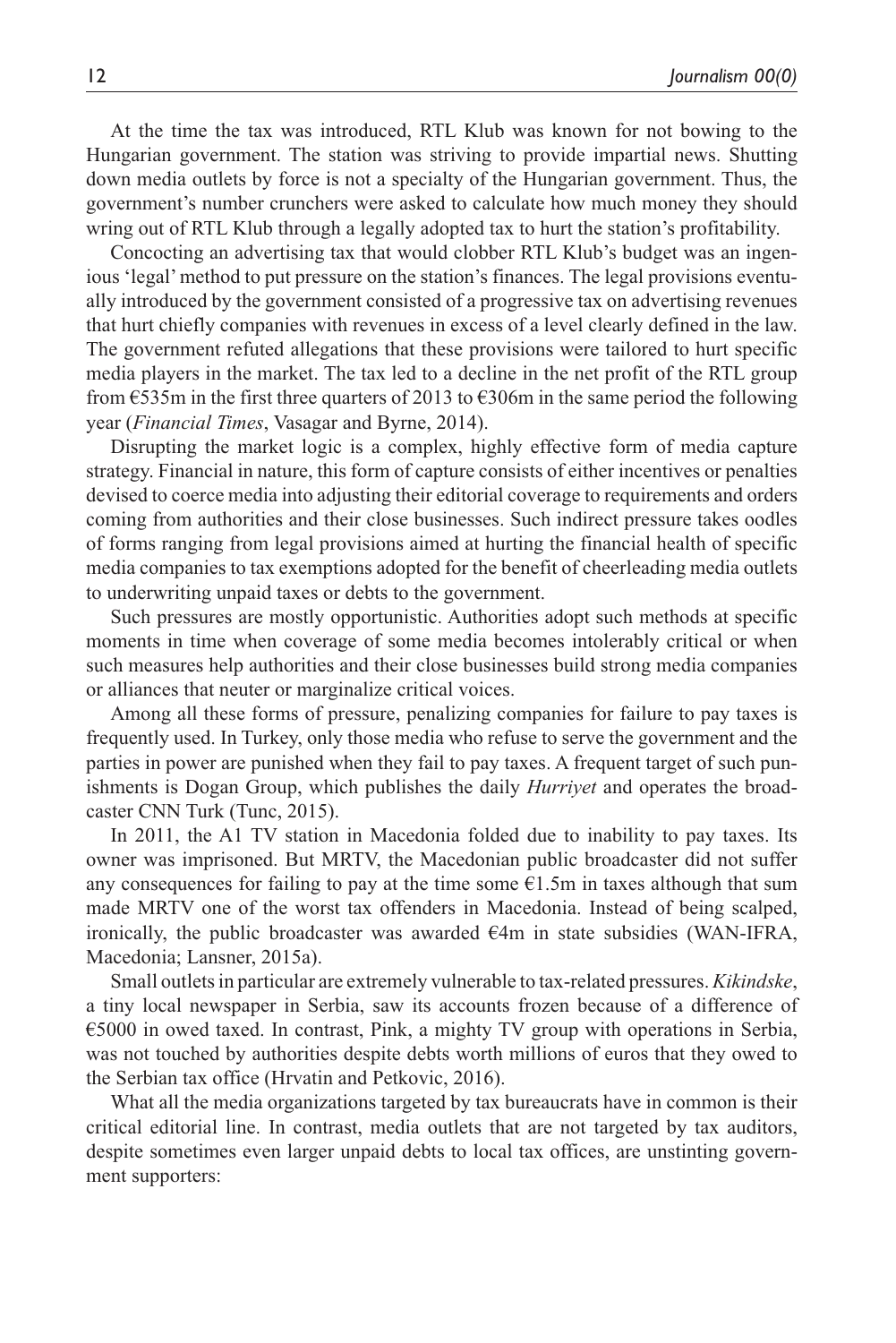Financial relations have planted a thriving field of inscrutable irregularity, of abuse and public resource theft between the media and the state, or rather between media owners and ruling political parties. All this comes at the expense of journalism and the public. (Hrvatin and Petkovic, 2016)

Some governments employ even more sophisticated financial schemes to suppress criticism in the media. The advertising tax in Hungary was not only tailored to neuter critical media. It was also aimed at compromising negotiations to sell TV2, a broadcaster outside the government's influence. Government stooges calculated that one effect of the tax would be to reduce the market value of all TV stations in Hungary, which would scare off potential investors and eventually make TV2 cheaper to acquire by people close to the government. TV2 was eventually bought by a friend of Hungarian prime minister Viktor Orban.

Financial logic also influences decisions or strategic moves of broadcast regulators, which in most countries are government-controlled bodies. For years, state authorities in Mexico postponed tenders to license new broadcasters because the entrance of new players was very likely to shake the duopoly of Televisa and Azteca channels in the television market. That would have dented into the stations' turnover. The government, which had close relations with the broadcasters, did not want to hurt them (De Waal, 2014).

Governments often use regulatory authorities to intervene in the media market. Such interventions are indirectly aimed to dissuade media outlets from reporting critically about state policies or prevent new voices from entering the market. But in some countries, governments do business with private, nonmedia companies to defend close media outlets. In Montenegro, for example, the government offered guarantees worth millions of euros to the privately owned banks Societe Generale of France and Austrian-owned Erste Bank to secure loans to recapitalize the daily *Pobeda*, a formerly state-owned daily known for its pro-government agenda. The funding helped *Pobeda* stay afloat (WAN-IFRA, Montenegro; Lansner, 2015b).

## **Self-censorship, biased coverage**

Back in 2013, a leaked wiretapped conversation involving the Bulgarian prime minister, a prosecutor, and a minister revealed the premier's frustration with the critical media. He bitterly complained about how unflatteringly media covered him despite all kinds of 'technical assistance' the government provided to those media outlets. By 'technical assistance', the minister meant money. Millions of euros were poured into the media. To rustle up a mere Facebook page, a media outlet received some  $\epsilon$ 51,000 (US\$53,000) from the government. All that money came from a development program of the EU. In other words, money collected from taxpayers across Europe was used by Bulgarian authorities to pay for positive coverage in the media (WAN-IFRA, Bulgaria; Lansner, 2016).

Evidence that governments use funding at their disposal to buy positive coverage and annihilate critical media abounds. What is truly worrying is that all these practices are feeding into a set of systematic attacks on media freedom that are a key element of the media capture identifiable in a raft of countries all over the world.

A report on the state of soft censorship in Bulgaria concluded that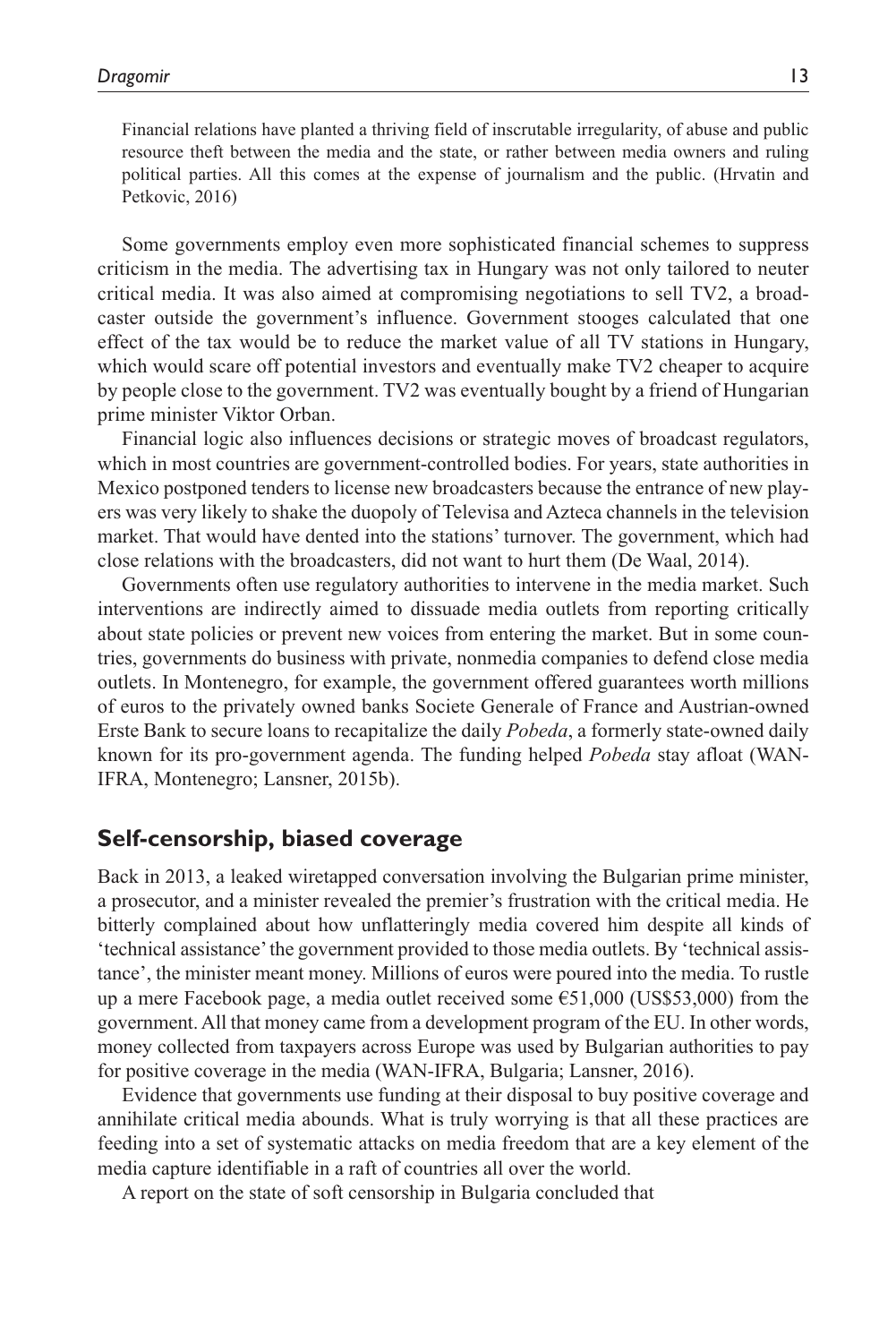[...] the impact of such practices on media freedom is highly negative. Many outlets that are chronically short of funding compromise editorial integrity by offering favorable coverage of official institutions in exchange for financing. (WAN-IFRA, Bulgaria; Lansner, 2016)

Funding gives the state excessive control over large swathes of media market. A progress report of the European Commission in 2014 indicated that the government advertising strategy in Macedonia cements 'indirect state control over the content that media operations produce' (WAN-IFRA, Macedonia; Lansner, 2015a).

But what kind of media coverage do countries whose media are captured end up with? Usually, the news media en masse avoid topics that could hurt authorities. This is the case in countries where there are few alternative independent media for citizens to get informed. Such topics are thus only covered by the few online news media that usually reach out to 'the converted', those audiences who actively seek out other sources of information than the mainstream, authority-controlled ones.

Second, there is a growing number of countries where captured media are becoming overt supporters of the authorities. They cover controversial topics, but in a blatantly biased way favoring those in power. In Hungary, the news portal Origo took an aggressively pro-government line after it was sold by German telecom giant Deutsche Telekom to a local media company close to the party in power. Since then, its home page constantly featured attacks on the favorite targets of the country's premier, Viktor Orban: migrants, opposition parties, and philanthropist George Soros.

In Hungary, decisions about state advertising allocation have a direct effect on how newsrooms operate. Increasingly, Hungarian journalists are censoring themselves. They tend to avoid conflicts with both private advertisers and the government. TV2, the second-largest station in Hungary by audience, employed a right-wing journalist after the 2010 elections to serve as a special advisor to the station's CEO in a move aimed at winning more state advertising contracts (WAN-IFRA, Hungary; Lansner, 2013a).

Hungarian investigative journalism outlet Atlatszo.hu documented a string of cases where state funding is directly linked with changes in the editorial coverage. Many of these media outlets are local media, which are particularly vulnerable to control by local governments. They often succumb to pressures and become propaganda channels serving local municipalities. The local municipality in Debrecen, controlled by the ruling party Fidesz, has regularly provided funding to most local media companies, both those close to the local authorities and those independently owned. Municipality-owned media are mere propaganda channels for the local government. Those independently owned, with funding coming in from municipalities, tend to also become loyal to the local bosses. Some of them choose to remain 'apolitical' not to endanger funding from local authorities.

In Mexico, advertising contracts concluded with local media commonly include commitments of these media to run pre-approved interviews with officials as well as provisions about specific editorial coverage of authorities. State advertising is often presented in the form of disguised news reports.

But state funding is not only having a negative impact on journalism. It also leads to distortion of the market and hurts competition. This is also part of the media capture. The weaker the market, the less space for diverse voices to survive.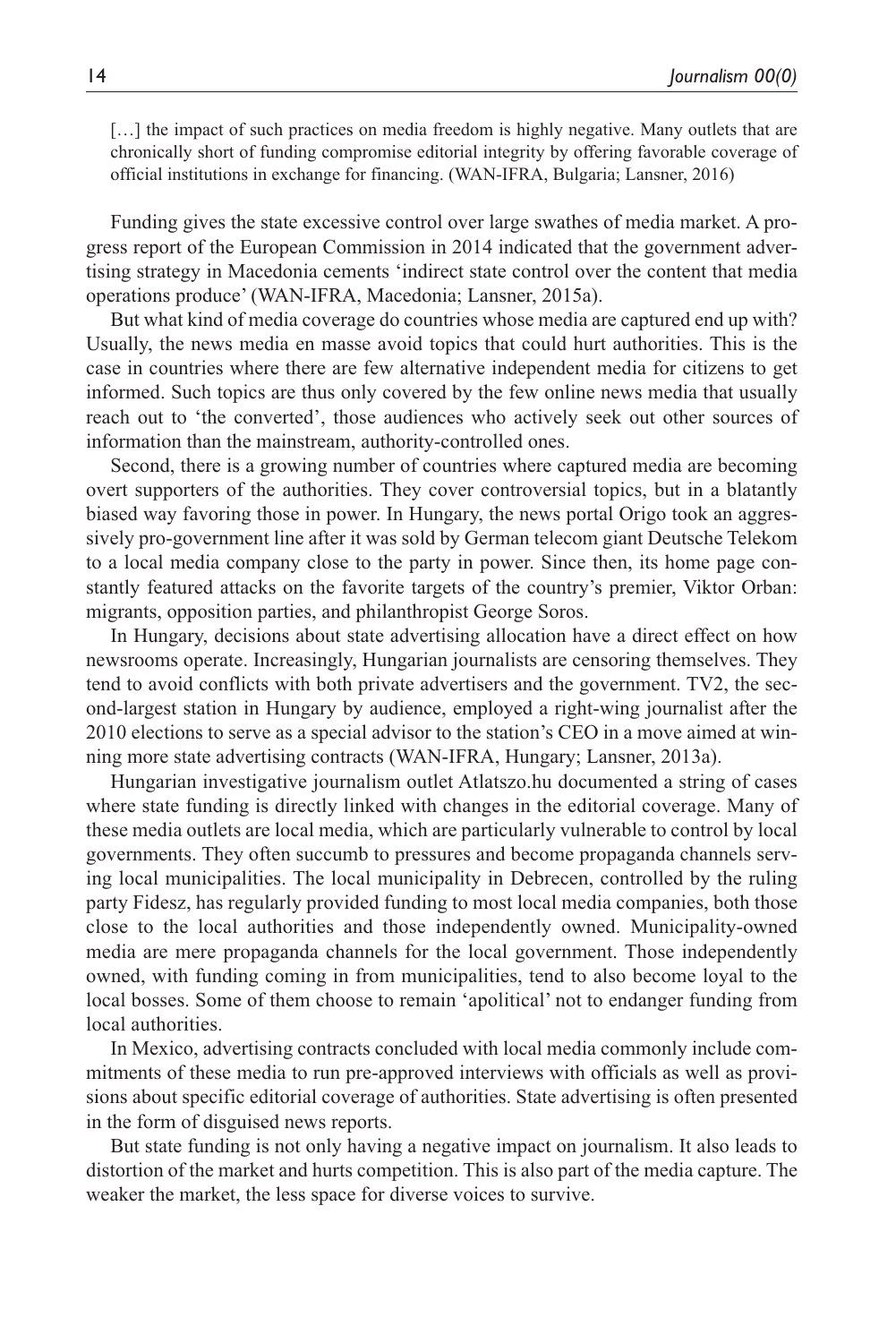State subsidies undermine free-market competition as it gives recipients a stronger position in competing with other players. In Serbia, the privately owned news agencies Beta and Fonet, which have been operating for some two decades, were badly hurt by the decision of the government to regularly subsidize state-controlled news agency Tanjug, a competitor. In 2012, Tanjug and Beta produced a relatively similar quantity of news output with relatively the same amount of revenues. But a cash injection into Tanjug that year, which nearly helped double its budget, gave the state news agency a spectacular competitive advantage in the marketplace.

Governments rigidly guard information about their spending in the media. However, misuse and abuse of funding by governments have been widely documented. The problem is that not much is changing. Despite numerous journalistic stories and reports, no official investigations that would put paid to such practices have been carried out.

#### **Solutions, anyone?**

Cases of countries where civil society called for more transparent spending of government funding, such as Brazil and Peru, are rare. Solutions-based, policy-oriented advocacy is needed particularly in these dire times for independent journalism. Paradoxically, the solution to dismantling media capture by government is the tool itself that the government uses to exert its power in the media: money. The funding used by government through all the schemes described in this article to finance media would be more than sufficient to solve the financial predicament independent journalism finds itself in many places all over the world. Equitably spread among more media outlets, all that public money would revive independent journalism today.

All that requires a volte-face from authorities as well as concerted advocacy work of civil society. Authorities should be open to accept revisiting policies and regulation about state spending in the media.

New rules, ensuring transparency and equitable spending of public money in the media, should be put in place. As authorities seem firm on hiding information about how they spend state money in the media, this will not be a cakewalk. Advocacy by civil society groups and concerted coverage by media and journalists of issues related to funding in the media could be a way to tackle the problem. As this is a problem concerning the society, as it concerns taxpayer money, advocacy should be extended to reach out wider groups of citizens. In some countries, there is a momentum to open such a debate as citizens are increasingly aware of where their tax money goes and want a say in that.

When it comes to actual changes in policy and funding mechanisms, three things are needed. First of all, a mechanism to make publicly available the data about all government funding going into media and journalism should be created. For this mechanism to work, it should consist of monitoring functions to make sure detailed accounts of spending are made public.

Second, the debates and the decision-making process about the amount of funding earmarked for journalism and media, and criteria to spend that money, should be opened up. Representative organizations, including professional and industry bodies, academic units, and civil society groups should have access to these debates as well as power to influence decisions.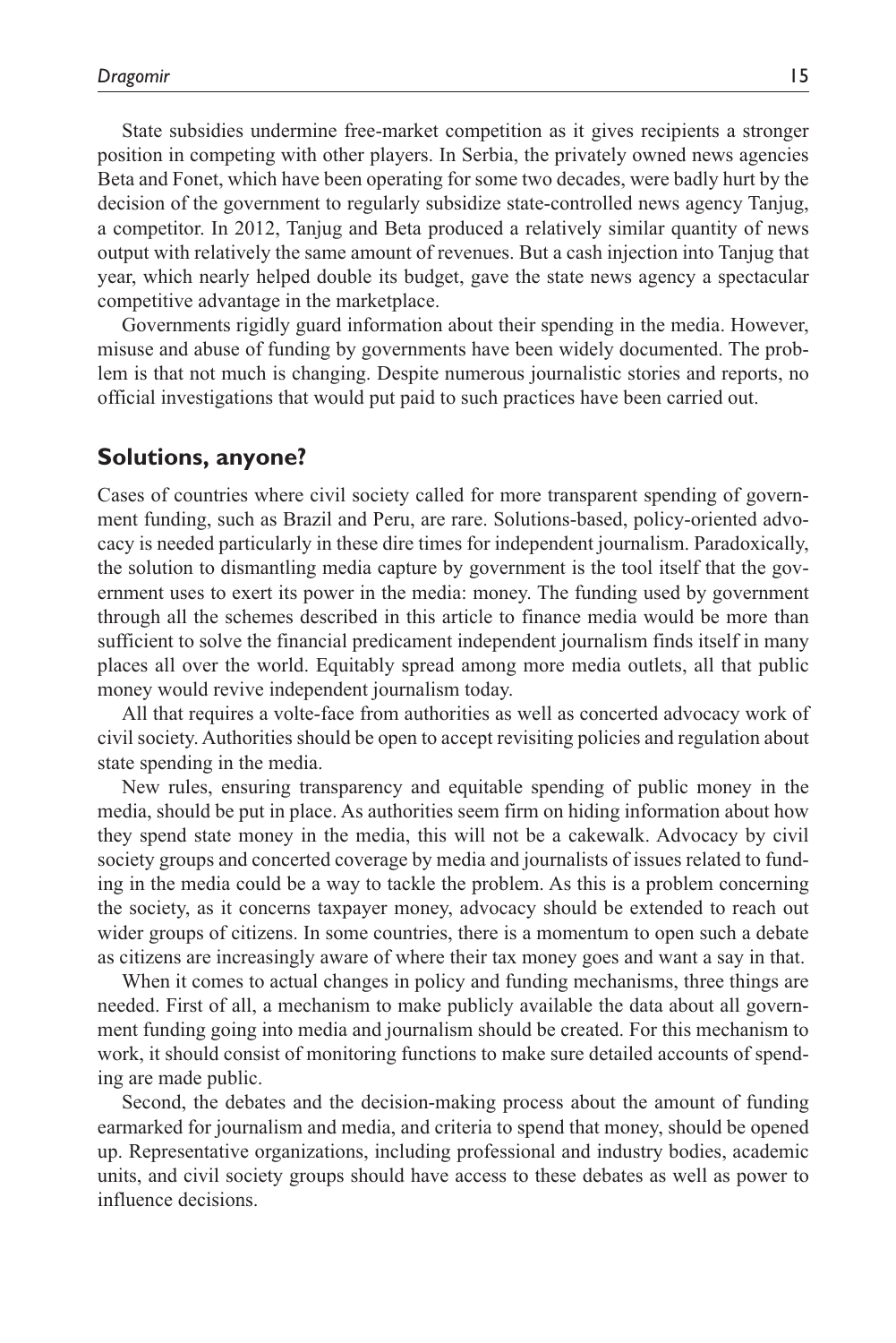Third, as all this funding is exclusively coming from taxpayer contributions, governments should involve civil society as well as the journalistic community, in a reasonable and meaningful manner, in revising or creating media policies and supporting programs for journalism. Especially today, when access to information has grown spectacularly, thanks to the Internet, people do not want to be forced to support certain media outlets. However, independent journalism is a public good and the past decades have clearly shown that the commercial model is not fit to support such work. The solution is public funding. But any form or model of public support for journalism has to be built from scratch, in close consultation with representative civil society groups. For any public model of funding journalism to work, the public's buy-in is crucial.

#### **Funding**

The author(s) received no financial support for the research, authorship, and/or publication of this article.

#### **References**

- Ambardi K, Parahita G, Lindawati L, et al. (2014) Mapping digital media: Indonesia. Open Society Foundations (OSF), 13 January. Available at: [https://www.opensocietyfoundations.org/sites/](https://www.opensocietyfoundations.org/sites/default/files/mapping-digital-media-indonesia-20140326.pdf) [default/files/mapping-digital-media-indonesia-20140326.pdf](https://www.opensocietyfoundations.org/sites/default/files/mapping-digital-media-indonesia-20140326.pdf)
- Curran J (1991) Rethinking the media as a public sphere. In: Dahlgreen P and Sparks C (eds) *Communication and Citizenship: Journalism and the Public Sphere in the New Media Age*. London: Routledge, pp. 27–57.
- De Waal M (2014) Business and ownership of the media in digital times. In: Dragomir M and Thompson M (eds) *Digital Journalism: Making News, Breaking News*. New York: Open Society Foundations (OSF), pp. 191–210.
- Dragomir M (2017) Public media must finally change. *Mediapowermonitor.com*, 2 January.
- Dragomir M and Thompson M (eds) (2014) *Digital Journalism: Making News, Breaking News*. Open Society Foundations. Available at: [https://www.opensocietyfoundations.org/sites/](https://www.opensocietyfoundations.org/sites/default/files/mapping-digital-media-overviews-20140828.pdf) [default/files/mapping-digital-media-overviews-20140828.pdf](https://www.opensocietyfoundations.org/sites/default/files/mapping-digital-media-overviews-20140828.pdf)
- EBU (2016) PSM correlations: Links between public service media and societal well-being. Media Intelligence Service, June. Available at: [https://www.ebu.ch/files/live/sites/ebu/files/](https://www.ebu.ch/files/live/sites/ebu/files/Publications/EBU-MIS%20-%20PSM%20Correlations%20-%20Public.pdf) [Publications/EBU-MIS%20-%20PSM%20Correlations%20-%20Public.pdf](https://www.ebu.ch/files/live/sites/ebu/files/Publications/EBU-MIS%20-%20PSM%20Correlations%20-%20Public.pdf)
- Hrvatin BS and Petkovic B (2016) State-media financial relations in the countries of South East Europe: Financial engineering for state and media capture. SEE Media Observatory, March. Available at: [http://mediaobservatory.net/sites/default/files/Financial%20Engineering%20](http://mediaobservatory.net/sites/default/files/Financial%20Engineering%20for%20State%20and%20Media%20Capture-10%20Apr.pdf) [for%20State%20and%20Media%20Capture-10%20Apr.pdf](http://mediaobservatory.net/sites/default/files/Financial%20Engineering%20for%20State%20and%20Media%20Capture-10%20Apr.pdf)
- Knight B (2016) More and more Germans boycotting state media fees. *Deutsche Welle*, 5 April. Available at:<http://www.dw.com/en/more-and-more-germans-boycotting-state-media-fees/a-19165376>
- Lansner RT (ed.) (2013a) *Capturing Them Softly: Soft Censorship and State Capture in Hungarian Media*. Paris: WAN-IFRA.
- Lansner RT (ed.) (2013b) *Soft Censorship: Strangling Serbia's Media*. Paris: WAN-IFRA.
- Lansner RT (ed.) (2014a) *Buying Compliance: Governmental Advertising and Soft Censorship in Mexico*. Paris: WAN-IFRA.
- Lansner RT (ed.) (2014b) *Monopolizing the Nation: Soft Censorship in Malaysia*. Paris: WAN-IFRA.
- Lansner RT (ed.) (2015a) *Bad Practices, Bad Faith: Soft Censorship in Macedonia*. Paris: WAN-IFRA.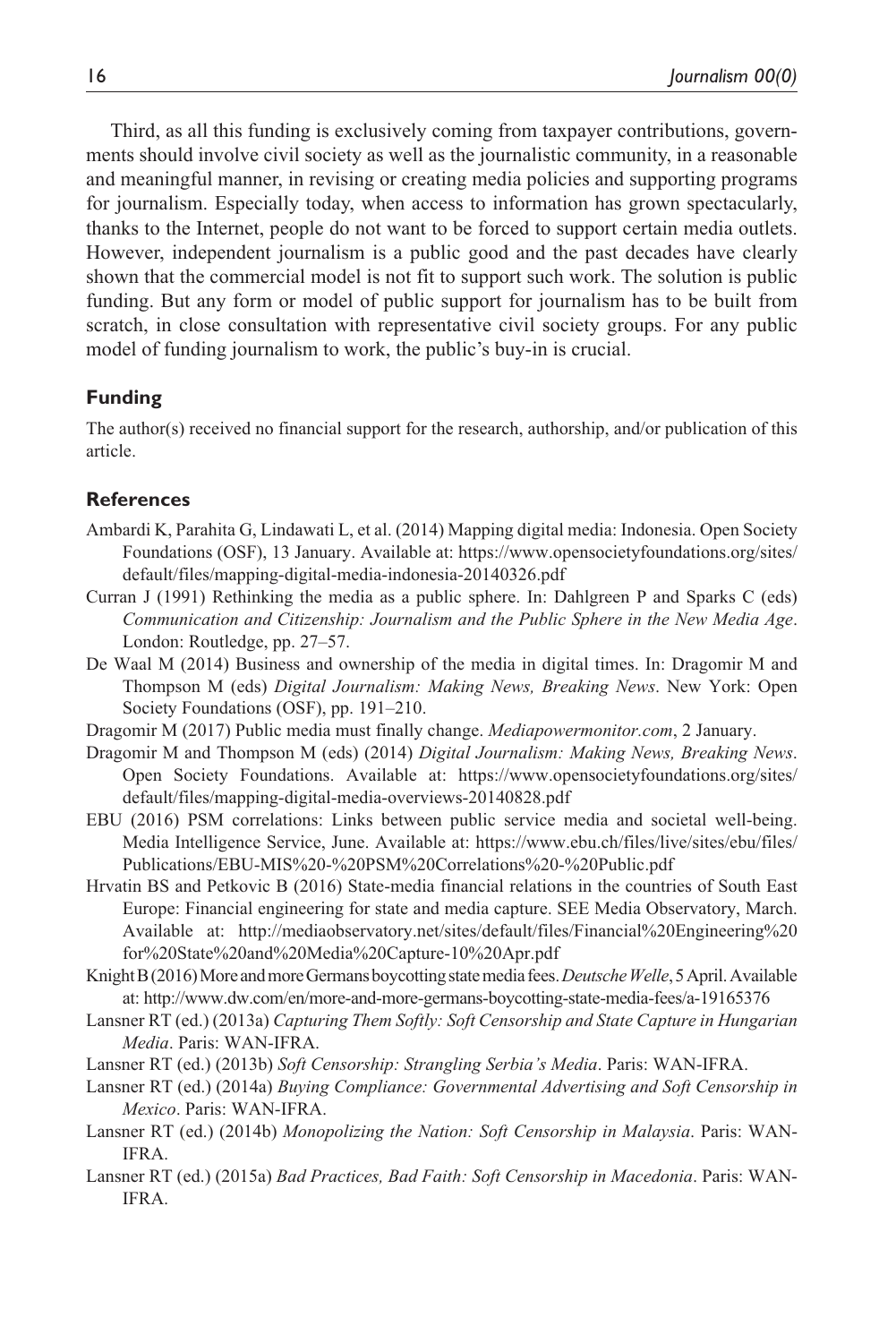- Lansner RT (ed.) (2015b) *Eroding Freedoms: Media and Soft Censorship in Montenegro*. Paris: WAN-IFRA.
- Lansner RT (ed.) (2016) *Curbing Media, Crippling Debate: Soft Censorship in Bulgaria*. Paris: WAN-IFRA.
- Marko D (2016) Western Balkans public media on life support. *Mediapowermonitor*, 17 August. Available at:<http://mediapowermonitor.com/content/western-balkans-public-media-life-support>
- Nielsen KR, Fletcher R, Sehl A, et al. (2016) *Analysis of the Relation between and Impact of Public Service Media and Private Media*. Oxford: Reuters Institute for the Study of Journalism (RISJ), University of Oxford.
- Nordenson B (2007) The Uncle Sam solution. *Columbia Journalism Review* (CJR), September– October. Available at: [http://archives.cjr.org/feature/the\\_uncle\\_sam\\_solution.php](http://archives.cjr.org/feature/the_uncle_sam_solution.php)
- Nurhasim (2013) TVRI managing director seeks political protection. *Tempo*, 17 September. Available at: [https://en.tempo.co/read/news/2013/09/17/055513940/TVRI-Managing-](https://en.tempo.co/read/news/2013/09/17/055513940/TVRI-Managing-Director-Seeks-Political-Protection)[Director-Seeks-Political-Protection](https://en.tempo.co/read/news/2013/09/17/055513940/TVRI-Managing-Director-Seeks-Political-Protection)
- *Pagina de Media* (2017) Antena 3, cel man urmarit post de stiri cu protestele. Romania TV, mult sub duminica trecuta, 30 January. Available at: [http://www.paginademedia.ro/2017/01/audi](http://www.paginademedia.ro/2017/01/audiente-proteste-antena-3-romania-tv)[ente-proteste-antena-3-romania-tv](http://www.paginademedia.ro/2017/01/audiente-proteste-antena-3-romania-tv) (in Romanian).
- Papathanassopoulos S (2013) Greece: Press subsidies in turmoil. In: Murschetz P (ed.) *State Aid for Newspapers*. Berlin, Heidelberg: Springer, pp. 237–251.
- Petkovic B, Panic S and Hrvatin SB (2016) Comparing models and demanding reforms of public service media. Available at: [http://mediaobservatory.net/radar/comparing-models-and](http://mediaobservatory.net/radar/comparing-models-and-demanding-reforms-public-service-media)[demanding-reforms-public-service-media](http://mediaobservatory.net/radar/comparing-models-and-demanding-reforms-public-service-media)
- Rudusa R (2014) Digital media in the former Soviet Union. In: Dragomir M and Thompson M (eds) *Digital Journalism: Making News, Breaking News*. New York: Open Society Foundations (OSF), pp. 253–264.
- Tambini D (2014) Public media and digitization: Seven theses. In: Dragomir M and Thompson M (eds) *Digital Journalism: Making News, Breaking News*. New York: Open Society Foundations (OSF), pp. 75–106.
- Tolontan C (2017) Guvernul da televiziunii si radioului public 300 de milioane de euro, aproape atit cit iau, din economia privata, toate sutele de siteuri, radiouri, ziare si televiziuni private la un loc [Givernment gives public TV and radio  $\epsilon$ 300 m, nearly as much as all news sites, radio stations, newspapers and private TV channels, take from private spenders combined]. *Tolo. ro*, 23 January. Available at: [http://www.tolo.ro/2017/01/23/guvernul-da-televiziunii-si-radi](http://www.tolo.ro/2017/01/23/guvernul-da-televiziunii-si-radioului-public-300-de-milioane-de-euro-aproape-atit-cit-iau-din-economia-privata-impreuna-toate-sutele-de-siteuri-radiouri-ziare-si-televiziuni-private-la-un-loc/)[oului-public-300-de-milioane-de-euro-aproape-atit-cit-iau-din-economia-privata-impreuna](http://www.tolo.ro/2017/01/23/guvernul-da-televiziunii-si-radioului-public-300-de-milioane-de-euro-aproape-atit-cit-iau-din-economia-privata-impreuna-toate-sutele-de-siteuri-radiouri-ziare-si-televiziuni-private-la-un-loc/)[toate-sutele-de-siteuri-radiouri-ziare-si-televiziuni-private-la-un-loc/](http://www.tolo.ro/2017/01/23/guvernul-da-televiziunii-si-radioului-public-300-de-milioane-de-euro-aproape-atit-cit-iau-din-economia-privata-impreuna-toate-sutele-de-siteuri-radiouri-ziare-si-televiziuni-private-la-un-loc/) (in Romanian).
- Tunc A (2015) Media ownership and finances in Turkey: Increasing concentration and clientelism. SEE Media Observatory, November. Available at: [http://www.rcmediafreedom.eu/](http://www.rcmediafreedom.eu/Publications/Reports/Media-Ownership-and-Finances-in-Turkey.-Increasing-Concentration-and-Clientelism) [Publications/Reports/Media-Ownership-and-Finances-in-Turkey.-Increasing-Concentration](http://www.rcmediafreedom.eu/Publications/Reports/Media-Ownership-and-Finances-in-Turkey.-Increasing-Concentration-and-Clientelism)[and-Clientelism](http://www.rcmediafreedom.eu/Publications/Reports/Media-Ownership-and-Finances-in-Turkey.-Increasing-Concentration-and-Clientelism)
- UNESCO (2008) *Media Development Indicators: A Framework for Addressing Media Development*. UNESCO. Available at:<http://unesdoc.unesco.org/images/0016/001631/163102e.pdf>
- Vasagar J and Byrne A (2014) RTL hurt by Hungary's advertising tax. *Financial Times*, 13 November. Available to paying customers of the newspapers.

#### **Author biography**

Marius Dragomir is the Director of the Center for Media, Data and Society (CMDS) at the CEU's School of Public Policy in Budapest. Prior to that, he worked for the Open Society Foundations (OSF) for over a decade. There, he managed the research and policy portfolio of the OSF's media